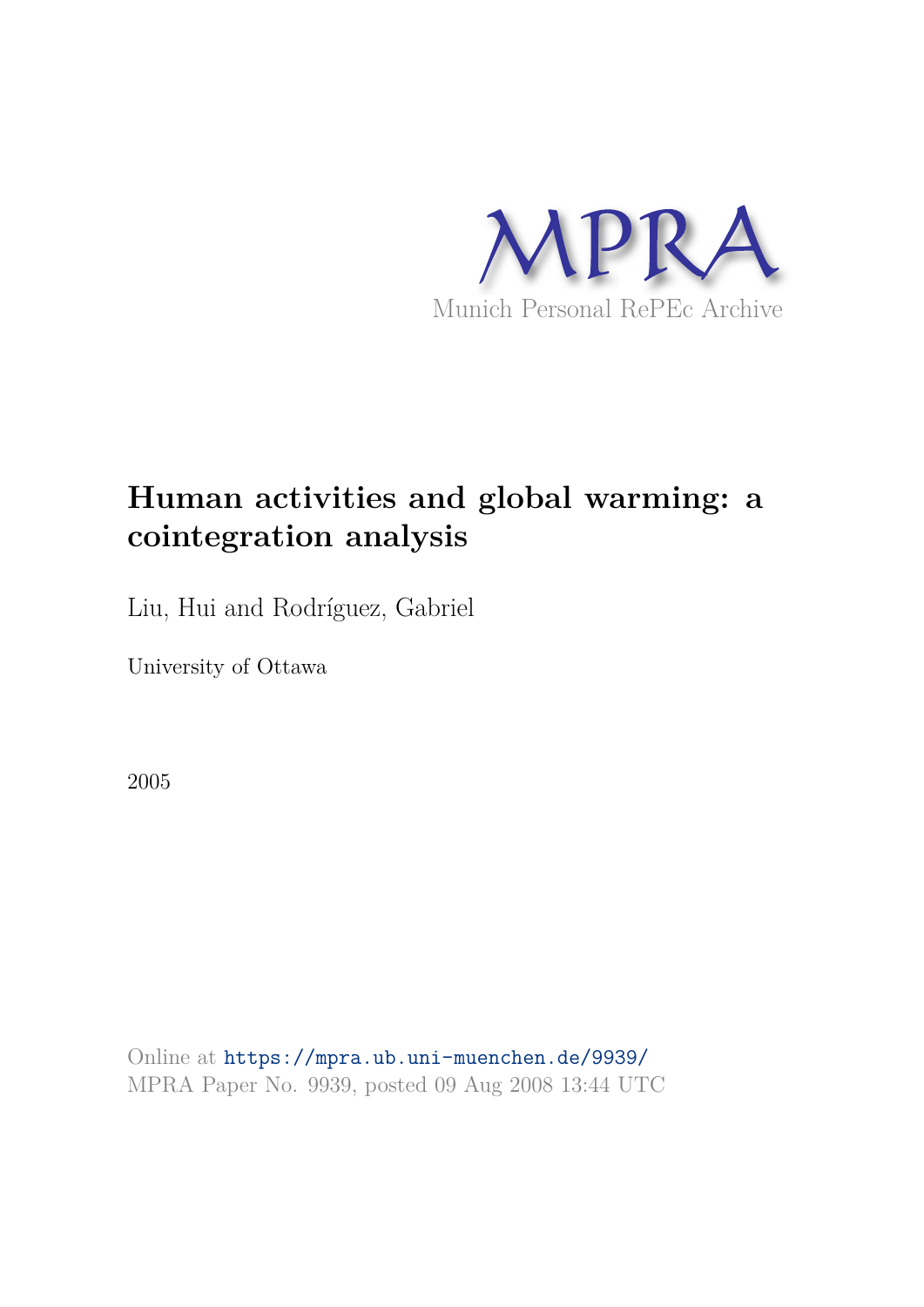

Available online at www.sciencedirect.com



Environmental Modelling & Software

Environmental Modelling & Software 20 (2005) 761-773

www.elsevier.com/locate/envsoft

## Human activities and global warming: a cointegration analysis $\dot{a}$

Hui Liu, Gabriel Rodríguez\*

*Department of Economics, University of Ottawa, P.O. Box 450, Station A, Ottawa, ON, Canada K1N 6N5*

Received 25 July 2003; received in revised form 22 February 2004; accepted 30 March 2004

#### Abstract

Using econometric tools for selecting I(1) and I(2) trends, we found the existence of static long-run steady-state and dynamic long-run steady-state relations between temperature and radiative forcing of solar irradiance and a set of three greenhouse gases series. Estimates of the adjustment coefficients indicate that temperature series is error correcting around 5-65% of the disequilibria each year, depending on the type of long-run relation. The estimates of the  $I(1)$  and  $I(2)$  trends indicate that they are driven by linear combinations of the three greenhouse gases and their loadings indicate strong impact on the temperature series. The equilibrium temperature change for a doubling of carbon dioxide is between 2.15 and 3.4 °C, which is in agreement with past literature and the report of the IPCC in 2001 using 15 different general circulation models. 2004 Elsevier Ltd. All rights reserved.

*JEL classification:* C22; Q00

*Keywords:* Global warming; Radiative forcing; Cointegration; I(1) process; I(2) process; Unit roots

#### 1. Introduction

One of the main conclusions achieved by the Intergovernmental Panel on Climate Change (IPCC, 2001) is that temperature series is warming for the past 150 years. Furthermore, the same reference attributes the responsibility of the changes to human activities generated greenhouse gases. A basic argument in this diagnostic is that temperature series are higher compared to the pre-industrial periods; see also Santer et al. (1996). There are two sources for this evidence. They are the physically-based simulation models of climate and the statistical analysis of historical data, respectively. The simulation models of climate are based on physical motion equations trying to describe the principal issues governing the behavior of temperature. They also include the radiative forcing of greenhouse gases

and tropospheric sulfates. This kind of model are generally referred as general circulation models (GCMs).

On the other hand, the statistical analysis deals directly with the historical record of the temperature variables, solar irradiance and greenhouse gases. In some cases, this approach uses simple and standard statistical or econometric tools in identifying for the effects of human activities (greenhouse gases) on the temperature series. However, because all these time series exhibit strong trends, classical tools will indicate spurious positive relation among these variables. In consequence, it is important to identify clearly the time series properties of the data before starting any other kind of analysis between the series. In this aspect, the principal goal is the identification for the existence of unit roots in the data which means the existence of stochastic trends. It is the starting point of the research agenda of Stern and Kaufmann (1997, 1999, 2000) and Kaufmann and Stern (2002). <sup>1</sup> Using different statistical

 $*$  This paper is drawn from the first chapter of the Ph.D. dissertation of Hui Lui at the University of Ottawa.

<sup>\*</sup> Corresponding author. Tel.:  $+1-613-562-5800$ ; fax:  $+1-613-562-$ 5999.

*E-mail address:* gabrielr@uottawa.ca (G. Rodríguez).

<sup>1364-8152/\$ -</sup> see front matter 2004 Elsevier Ltd. All rights reserved. doi:10.1016/j.envsoft.2004.03.017

<sup>&</sup>lt;sup>1</sup> See next section for a brief but more complete survey of the literature.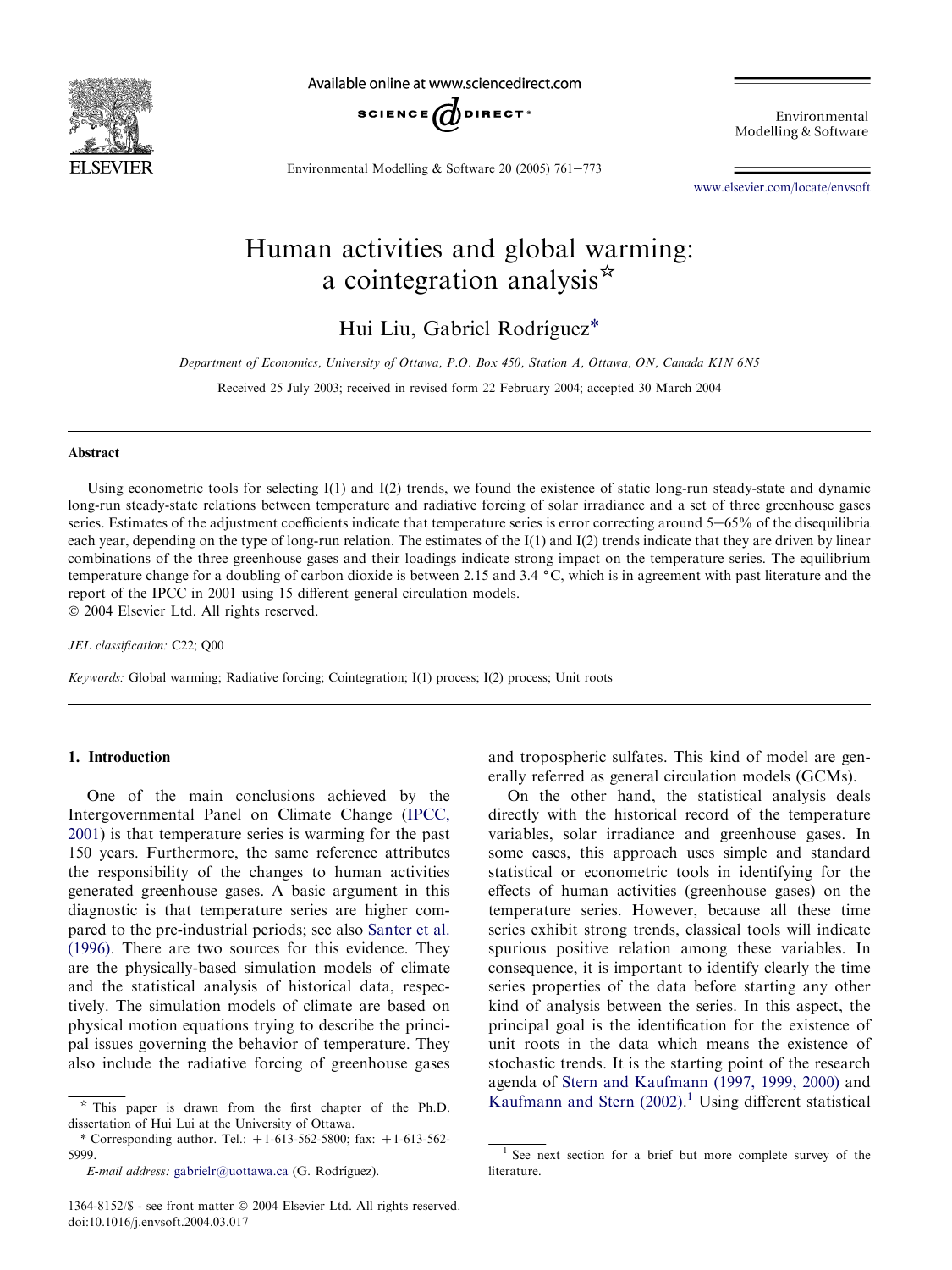tests for the identification of unit roots, they find that temperature series is an  $I(1)$  process,<sup>2</sup> and that greenhouse gases contain two unit roots. After analyzing for causality between different set of time series, Stern and Kaufmann (1997) investigate the existence of long-run steady-state relations (i.e. cointegration between sets of variables) using multivariate techniques proposed by Johansen (1988, 1995b). They conclude that there exists a long-run relation between the set of variables and that temperature series is reacting to the disequilibria towards this steady-state relation in around  $40-50\%$ each year. However, the authors believe that this value is too high and it may be a consequence of the existence of I(2) trends in the system. Kaufmann and Stern (2002) recognizes the necessity to take into account for  $I(2)$ trends in an adequate statistical framework.

The statistical framework for I(2) is proportionated by the approach suggested by Johansen (1992, 1995a); see also Paruolo (1996); Rahbek et al. (1999); Paruolo and Rahbek (1999). It is more complex but richer in terms of the long-run relations that we may find. In fact, there are the standard (static) long-run steady-state relations but there also exist the dynamic long-run steady-state relations which are given by the linear combinations between the levels of the variables and their first differences. It is also possible to find mediumrun steady-state relations. In this paper, we follow this approach.

The empirical results show that global temperature and solar irradiance series are I(1) processes, carbon dioxide is an I(2) process, and methane and nitrous dioxide seem to contain explosive roots. According to this evidence, three different systems are proposed, estimated and analyzed. The results indicate that temperature series is error correcting around  $10-50\%$ of the disequilibria each year, depending of the type of steady-state relation that is considered. Regarding the equilibrium temperature change for a doubling of carbon dioxide, the results indicate that it is between 2.1 and 3.4  $\degree$ C, depending of the steady-state used to calculate it. It is worth noting that these values are in agreement with other values found in the literature (see Kaufmann and Stern, 2002) and the average value calculated by the Intergovernmental Panel on Climate Change (IPCC, 2001).

The rest of this paper is organized as follows. Section 2 presents a brief review of the literature. Section 3 deals with the methodological issues while Section 4 presents the empirical results. Section 5 concludes.

#### 2. A brief review of the literature

In order to place this work in the context of the literature on climate change, a brief summary of some of the relevant papers is provided below. When we observe pictures of global temperature series, greenhouse gas concentrations, and solar irradiance, all give us the information that they have increased in the last 150 years; see also Stern and Kaufmann (2000). Presence of strong trends implies that the use of standard statistical or econometric tools will indicate a significant and positive association between sets of variables analyzed. Unfortunately, the use of standard statistical or econometric tools is misleading in this context. Therefore, a careful analysis of the statistical properties of the time series appears as a necessary condition for an adequate empirical analysis. This is the starting point of the research applied by Stern and Kaufmann (1997, 1999, 2000), and Kaufmann and Stern (1997, 2002). Apart from them, there is little research that explicitly argued in favor of the use of econometric time series methods, such as Tol (1994), Tol and de Vos (1998), and Schönwiese (1994). Some other exceptions in the analysis of the time series properties of global temperature series are Bloomfield (1992), Bloomfield and Nychka (1992), Woodward and Gray (1993, 1995), Galbraith and Green (1993); Richards (1993); Fomby and Vogelsang (2002). Before them, most of the research analyzing the relationship between temperature and forcing variables have used simple regression models as in Lean et al. (1995), or frequency domain methods as in Kuo et al. (1990) and Thomson (1995, 1997).

The analysis of the time series properties of temperature, solar irradiance, greenhouse gases and other variables has been performed in Stern and Kaufmann (1997). One of the principal conclusions of their research is that global temperature series has a unit root or in other terms, this time series has a stochastic trend, which is denoted by I(1). At the same time, greenhouse gases variables have been found to contain one or two unit roots. The econometric tools used were the well known unit root statistics proposed by Dickey and Fuller (1979), Said and Dickey (1984), Phillips and Perron (1988), and Schmidt and Phillips (1992). As a consequence of the size and power problems of these unit root statistics in detecting for more than one unit root,<sup>3</sup> there is not a complete and clear picture regarding the degree of integration of the greenhouse gases. However, the evidence in favor of two unit roots is present in more than one unit root test. It is also recognized in Stern and Kaufmann (1999, 2000), and Kaufmann and Stern (2002).

When the time series are non-stationary there is room to test for cointegration, that is, the possible existence of

<sup>&</sup>lt;sup>2</sup> A time series  $v_i$  is integrated of order *d*, which is denoted by I(*d*) if *d* differences are needed to transform it into a stationary time series. Therefore,  $I(1)/I(2)$  means that the series has to be differenced one/two times to achieve stationarity.

 $3$  See Haldrup and Lildholdt (2002).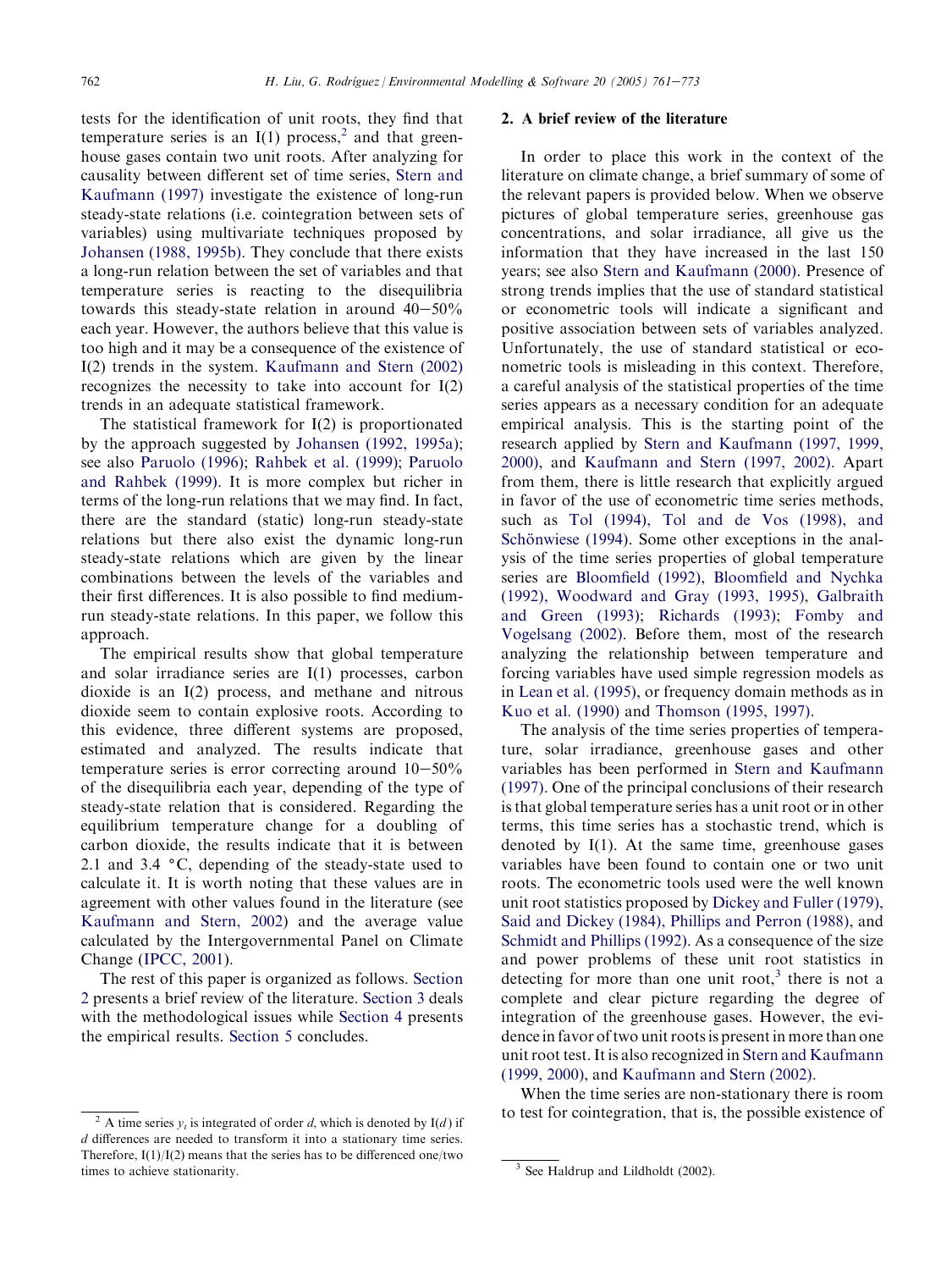long-run relationships between sets of variables analyzed. In other words, it is possible to find linear combinations of the variables that annihilates the stochastic trends. The rest of linear combinations are still stochastic trends and they drive the behavior of the time series. The cointegrating relations are named also static long-run relations because they represent a steadystate relation between sets of variables. Because in the short term the variables are not in the steady state, they will react to these disequilibria. In the case of temperature, for example, it is possible to find a steady-state relation with greenhouse gases and natural factors (solar irradiance, for example). In the short term, the temperature (and the other variables) reacts to the disequilibria exhibiting an error correction behavior.

The only two trials to deal with the identification of cointegration relations have been Stern and Kaufmann (1997) and Kaufmann and Stern (2002). Using the methodology of Johansen (1988, 1995b), 4 they arrive at the conclusion that there exists a long-run relationship between time series of temperature, solar irradiance and a set of greenhouse gases. The estimates of the short-run dynamic model indicate that temperature is correcting around  $40-60\%$  of the disequilibria each year. The authors consider that this value is too high and they attribute its cause to the existence of I(2) trends.

The acceptation that time series of greenhouse gases contain I(2) trends is also present in Stern and Kaufmann (1999, 2000). In both papers, the authors apply a multivariate structural time series approach to model temperature, natural factors and greenhouse gases.<sup>5</sup> The advantage of this kind of models is that different alternatives for the deterministic components are allowed. Also, it is possible to allow for I(1) and I(2) trends. The model is also flexible in including cyclical components. The basic conclusions are that most time series analyzed contain a stochastic trend with the greenhouse gases containing stochastic I(2) trends. Therefore, the two independent stochastic trends in the data are associated to the radiative forcings due to greenhouse gases, solar irradiance, and tropospheric sulfate aerosols that are found in the northern hemisphere, respectively. More recent research but applied to the temperature of Australia is Lenten and Moosa (2003). According to their results, temperatures in six Australian locations are I(1) processes, the cyclical component is not significant, seasonality is deterministic and the irregular (or noise) component is very significant.

On the other hand, some different results are proportionated by Kelly (2000). He finds that temperature series contains a unit root but that greenhouse gases are stationary around a time trend. This impressive result implies that temperature rise is due to long run cycles, and that the relationship with greenhouse gases is spurious. These results are in complete opposition to most of the research detailed before. However, applying first difference to temperature series, Kelly (2000) estimated a regression between growth rates of temperature and greenhouse gases, finding support to previous results regarding the significant influence of these gases on temperature series.

One important and uncertain parameter of the general circulation models (GCMs) is the temperature sensitivity which is measured as the equilibrium temperature change per unit of the change in radiative forcing. As Kelly (2000) argues, an alternative measure, directly proportional to the climate sensitivity, is the total equilibrium (steady-state) temperature change from a doubling of greenhouse gases, frequently denoted as  $\Delta T_{2x}$ . Kelly (2000) finds that this parameter is between 1.27 and 1.33  $\degree$ C; while for Kaufmann and Stern (2002) its value is around 2.0 and 2.5  $\degree$ C, in agreement with the general circulation models. It is worthwhile to mention that the IPCC (2001) argues that the average value of  $\Delta T_{2x}$  is 3.5 °C after considering 15 different models.<sup>6</sup>

In this paper we still use time series tools to analyze for the existence of steady-state relations between temperature series, solar irradiance and a set of greenhouse gases. However, unlike the traditional approach of using the so called I(1) model, as Stern and Kaufmann (1997) and Kaufmann and Stern (2002), we use econometric tools allowing for the presence of I(2) trends in the identification of the long-run relationships. The use of more sophisticated econometric tools taking into account for the presence of I(2) trends has been recognized by Stern and Kaufmann (1999). The presence of two unit roots in time series allows us to use the so called I(2) model (see Johansen, 1992, 1995a, 1995b). In this model the number of cointegrating relations are detected, so are the number of  $I(1)$  and  $I(2)$  stochastic trends that still in the system and drive the behavior of some variables. In terms of the cointegrating relations, unlike the analysis of the  $I(1)$  model, the  $I(2)$  model allows for the existence of two types of cointegration. The first type is a linear combination of the variables in their levels, which is the same definition as that in the I(1) model. The second type of cointegration is the possibility that there are linear combinations between the levels of the variables and their growth rates. It is named polynomial cointegration and also dynamic steady-state relations. Further details of I(1) and I(2) models are presented in the next section.

 $4$  See the I(1) model below for further methodological details.

 $<sup>5</sup>$  This methodology is based on Harvey (1989).</sup>

 $6$  The standard deviation is 0.92  $\degree$ C and the range goes from 2.0 to  $5.1 \degree C$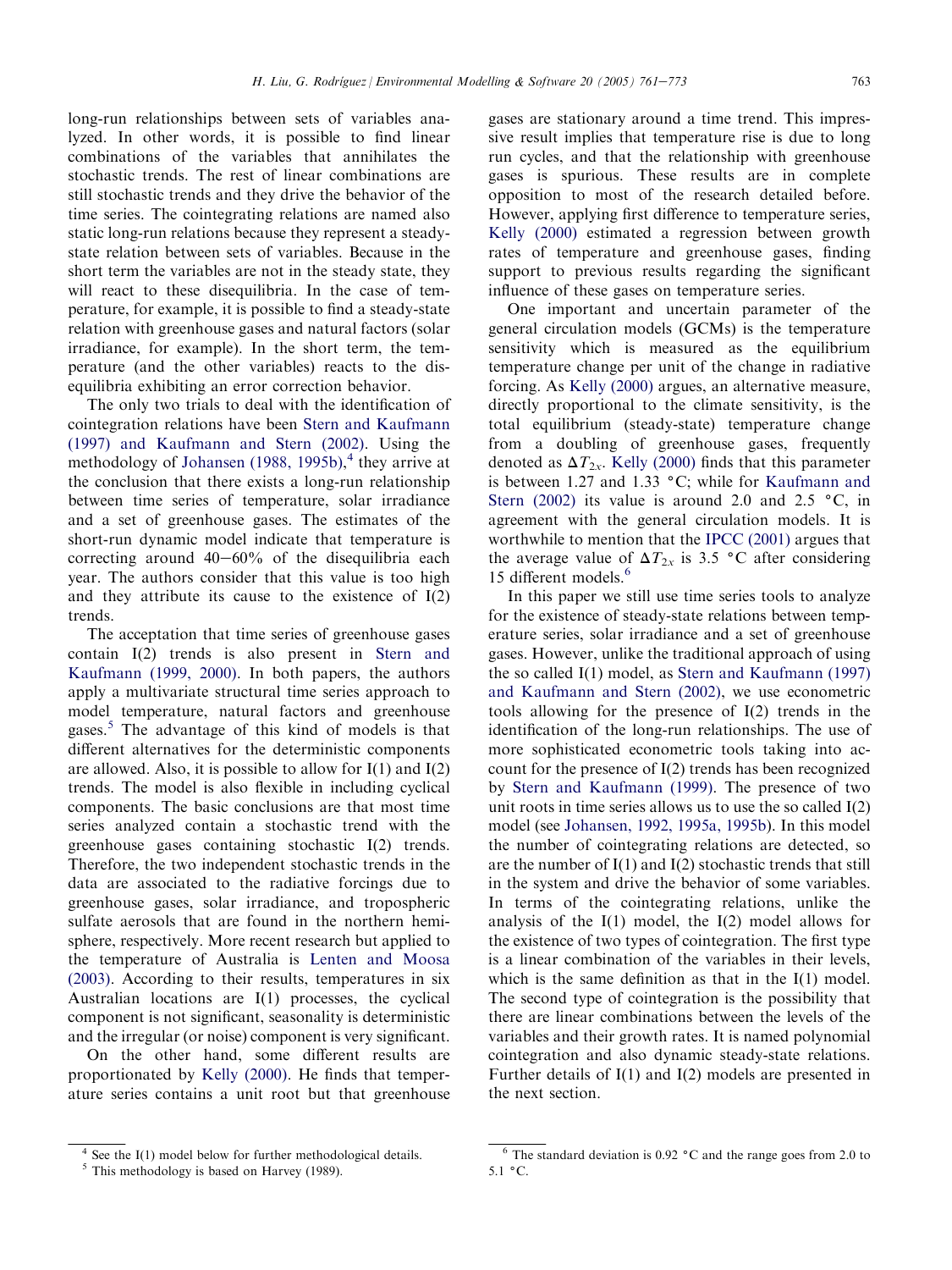### 3. Methodological issues

In this section we provide elements relevant to understanding the methodological approach applied in the empirical analysis. Regression with nonstationary time series implies spurious regression except when there exists a linear combination (or more than one) between these variables that reduce the dimension of the space spanned by them. This is known as cointegration.

#### *3.1. The I(1) model*

Let  $y_t$ , a vector containing *n* variables, be represented by the following *VAR*(*k*):

$$
y_t = \sum_{i=1}^k \Pi y_{t-i} + \Phi D_t + \varepsilon_t \tag{1}
$$

where it is assumed that  $\varepsilon_t$  is a sequence of *i.i.d.* zero mean with covariance matrix  $\Omega$ . In most cases it is also assumed that the errors are Gaussian which is denoted by  $\varepsilon_t \sim N(0,\Omega)$ . The variable  $D_t$  contains the possible deterministic components of the process, such as a constant, a time trend, seasonal dummies and intervention dummies. This is the model proposed by Johansen (1988, 1995b) and is widely used in empirical applications.

The system (1) is reparameterized as a vector error correction model (VECM):

$$
\Delta y_t = \Pi y_{t-1} + \sum_{i=1}^{k-1} \Gamma_i \Delta y_{t-i} + \Phi D_t + \varepsilon_t \tag{2}
$$

with

$$
\Pi = -I + \sum_{i=1}^{k} \Pi_i, \ \Gamma_i = \sum_{j=i+1}^{k} \Pi_j.
$$

Notice that the matrix

$$
\Gamma = I - \sum_{i=1}^{k-1} \Gamma_i.
$$

I(1) cointegration occurs when the matrix  $\Pi$  is of reduced rank,  $r \leq n$  where  $\Pi$  may be factorized into  $\Pi = \alpha \beta'$ ,  $\alpha$  and  $\beta$  are both full rank matrices of dimension  $n \times r$ ; the matrix  $\alpha$  contains the adjustment coefficients and  $\beta$  the cointegration vectors. These vectors have the property that  $\beta' y_t$  is stationary, even though  $y_t$  itself is non-stationary. Notice that there also exist full rank matrices  $\alpha_{\perp}$  and  $\beta_{\perp}$  of dimension  $n \times (n-r)$  which are orthogonal to  $\alpha$  and  $\beta$ , such that  $\alpha'_{\perp} \alpha = 0$  and  $\beta'_{\perp} \beta = 0$ , and the *rank*( $\beta_{\perp}$ , $\beta$ ) = *n*.

An alternative representation of the cointegrated VAR model is in terms of the common stochastic trends representation, see Stock and Watson (1998). According to that, the  $y_t$  vector is represented by

$$
y_t = \Phi D_t + C \sum_{i=1}^t \varepsilon_i + C(L)\varepsilon_t \tag{3}
$$

where  $C = \beta_{\perp} (\alpha'_{\perp} \Gamma \beta_{\perp})^{-1} \alpha'_{\perp}$  and  $C(L)\varepsilon_t$  corresponds to a *n*-dimensional *I*(0) component. Using this representation it is possible to observe that although  $y_t$  is *n*-dimensional, the vector series is driven by just  $n-r$ common stochastic *I*(1) trends which are

$$
\alpha'_\perp \sum_{i=1}^t \varepsilon_i.
$$

In terms of observable variables the *I*(1) directions are calculated as  $\beta'$  *y<sub>t</sub>* which are just a particular linear combinations of the stochastic trends.

To test the rank of matrix  $\Pi$ , Johansen (1995a,b) developed maximum likelihood cointegration testing method using the reduced rank regression technique based on canonical correlations. The procedure consists of obtaining an  $n \times 1$  vector of residuals  $r_{0t}$  and  $r_{1t}$  from auxiliary regressions (regressions of  $\Delta y_t$  and  $y_{t-1}$  on a constant and the lagged  $\Delta y_{t-1} \dots \Delta y_{t-k+1}$ ). These residuals are used to obtain the  $(n \times n)$  residual product matrices:

$$
S_{ij} = (1/T) \sum_{t=1}^{T} r_{it} r'_{it},
$$
\n(4)

for  $i, j=0, 1$ . The next step is to solve the following eigenvalue problem

$$
|\lambda S_{11} - S_{10} S_{00}^{-1} S_{01}| = 0 \tag{5}
$$

which gives the eigenvalues  $\hat{\lambda}_1 \geq \ldots \geq \hat{\lambda}_n$  and the corresponding eigenvectors  $\hat{\beta}_1$  through  $\hat{\beta}_n$ , which are also the cointegrating vectors. A test for the rank of matrix  $\Pi$ can now be performed by testing how many eigenvalues  $\lambda$  equals to unity. One test statistic for the resulting number of cointegration relations is the Trace statistic (see Johansen, 1988), which is a likelihood ratio test defined by

$$
\text{Trace} = -T \sum_{i=r+1}^{n} \log(1 - \hat{\lambda}_i) \tag{6}
$$

Another useful test is given by testing the significance of the estimated eigenvalues themselves

$$
\lambda_{\max} = -T \log(1 - \hat{\lambda}_i). \tag{7}
$$

In trace test, the null hypothesis is  $r = 0$  (no cointegration) against the alternative hypothesis that  $r > 0$  (cointegration). The  $\lambda_{\text{max}}$  statistic tests the null hypothesis that  $r=r_0$ versus the alternative hypothesis that  $r=r_0+1$ , where

 $<sup>7</sup>$  There are large number of empirical applications using this</sup> statistical framework. Two very detailed and influential applications are Johansen and Juselius (1992 and 1994).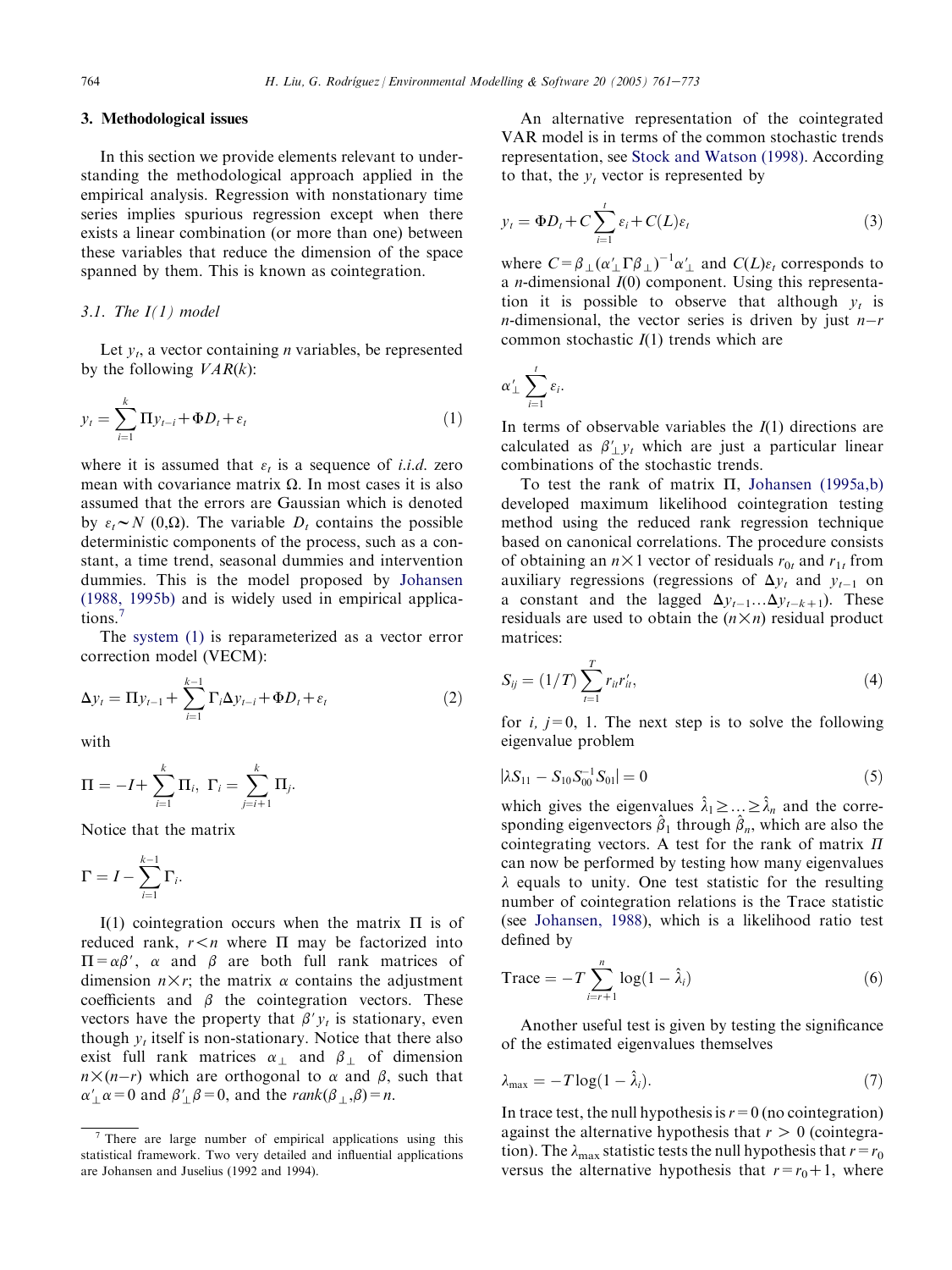$r_0=0, 1,..., n-1$ . For further details regarding the construction of these statistics, see Johansen (1995b).

In summary, the I(1) model allows to identify the rank of cointegration (*r*) and the number of stochastic trends driving the  $y_t$  vector. Because in this model it is assumed that  $y_t$  contains variables with order of integration no larger than one, it is clear that the number of unit roots left in the system is  $n-r$ . Notice that the estimate of  $\beta$  (the cointegration vector) is not identified in the sense that any linear combination of  $\beta$  is also a cointegration vector. In this sense, researchers have to identify these vectors by imposing restrictions that are in most cases suggested by the economic theory. For example, in a vector containing four variables, a possible restriction is that the coefficient associated to the second variable is zero. If the statistic (distributed as a  $\chi^2$ ) does not reject the null hypothesis, it means that the second variable is long-run excluded from the cointegration vector. Another example is the restriction of long-run homogeneity between a set of variables. If the null hypothesis is not rejected, it means that the unit vector (i.e.  $[1, -1,..., -1]$ ) may be used in the subsequent analysis. The estimated adjustment coefficients  $(\alpha)$  are also tested for restrictions but in this case, the restrictions are associated with the null hypothesis of weak exogeneity.

#### *3.2. The I(2) model*

In the I(1) model, the matrix  $\Pi$  is of reduced rank and the matrix  $\alpha'_{\perp} \Gamma \beta_{\perp}$  is of full rank. For the system to be I(2) it is also required that the matrix  $\alpha'$   $\Gamma\beta$  be of reduced rank  $s_1 < n-r$ . Following Johansen (1992, 1995a,b), the model (2) can be reparameterized as

$$
\Delta^2 y_t = \Pi y_{t-1} - \Gamma \Delta y_{t-1} + \sum_{i=1}^{k-2} \Psi_i \Delta^2 y_{t-i} + \Phi D_t + \varepsilon_t \qquad (8)
$$

where the matrix  $\Gamma$  is included as a parameter and

$$
\Psi_i = -\sum_{j=i+1}^{k-1} \Gamma_j.
$$

With the matrix  $\alpha'_{\perp} \Gamma \beta_{\perp}$  of reduced rank  $(s_q)$ , it is possible, as in the I(1) model, to define parameter matrices  $\xi$  and  $\eta$  such that the second reduced rank condition is  $\alpha'_{\perp} \Gamma \beta_{\perp} = \zeta \eta'$  with  $\zeta$  and  $\eta$  both matrices of dimension  $(n-r) \times s_1$ .

As in the I(1) model, the number of cointegration relations (or I(0) relations) is denoted by *r*. However, unlike  $I(1)$  models,  $n-r$  does not only represent the number of I(1) trends in I(2) models. It contains both the total of  $I(1)$  trends and that of  $I(2)$  trends, denoted as *s*<sup>1</sup> and *s*2, respectively. Consequently there are parameters describing the  $I(0)$ ,  $I(1)$  and  $I(2)$  directions of the

variables and an important goal of the I(2) model is their identification. Following the notation of Juselius (1999), these matrices are  $\beta$ ,  $\beta_{\perp 1}$  and  $\beta_{\perp 2}$  associated with dimensions *r*,  $s_1$  and  $n-r-s_1 = s_2$  respectively.<sup>8</sup> Paruolo (1996) denotes  $r$ ,  $s_1$ ,  $s_2$  as the integration indices of the VAR.

In a similar way as in the  $I(1)$  model, the common trends representation of I(2) model is given by

$$
y_t = \Phi D_t + C_2 \sum_{j=1}^t \sum_{i=1}^j \varepsilon_i + C_1 \sum_{i=1}^t \varepsilon_i + C^*(L)\varepsilon_t \tag{9}
$$

where  $C_2 = \beta_{\perp 2} (\alpha'_{\perp 2} \Theta \beta_{\perp 2})^{-1} \alpha'_{\perp 2}$  and  $C^*(L)$  is a matrix polynomial with all roots strictly outside of the unit circle. The first clear observation is that  $y_t$  has  $s_2$ common I(2) trends given by

$$
\alpha'_{\perp 2} \sum_{j=1}^t \sum_{i=1}^j \varepsilon_i.
$$

In terms of observable variables, it is given by  $\beta'_{12}y_t$ which are just linear combinations of the I(2) stochastic trends.

Furthermore, as mentioned by Haldrup (1999), the combinations  $\beta' y_t$  can cointegrate to I(0) level and/or have the property that they potentially cointegrate with  $\beta'_{\perp 2}\Delta y_t$ , which is I(1) by construction. This is named as polynomial cointegration. These *r* relations are  $\beta' y_t$  $\delta \beta'_{1,2} \Delta v_t$  which define the I(0) directions. However, not all the  $r I(0)$  relations need include the differenced  $I(2)$ components. In fact, after defining  $\delta_{\perp}$  such that  $\delta'_{\perp}\delta=0$ , there will be  $r-s_2$  non-polynomially cointegrated relations given by  $\delta'_{\perp} \beta' y_t$ ; and  $s_2$  polynomial cointegrating relations given by  $\delta' \beta' y_t - \delta' \delta \beta'_{\perp 2} \Delta y_t$ <sup>9</sup>

The approach suggested by Johansen (1992, 1995b) to identify the number of I(2) trends is conducted as a combination of regression and reduced rank regression. It is performed in a similar way as the determination of the cointegration rank in the I(1) model. The difference is that now two reduced rank conditions need to be examined. This is more complicated in the sense that the second reduced rank condition depends on the first reduced rank condition. Instead of a joint

 $8$  The notation and technical details of the I(2) model are complex. Further details regarding the calculation of matrices  $\beta_{1,1}$  and  $\beta_{1,2}$  are in Juselius (1999), also Haldrup (1999) using a slightly different notation. In summary, because  $\zeta$  and  $\eta$  exist, their complements,  $\zeta_{\perp}$ and  $\eta_{\perp}$ , also exist. Then it is possible to define  $\alpha_{\perp} = {\alpha_{\perp 1}, \alpha_{\perp 2}}$  and  $\beta_{\perp} = {\overline{\beta}_{\perp 1}, \ \beta_{\perp 2}},$  where  $\alpha_{\perp 1} = \alpha_{\perp} (\alpha_{\perp}' \alpha_{\perp})^{-1} \zeta$   $\alpha_{\perp 2} = \alpha_{\perp} \zeta_{\perp}, \ \beta_{\perp 1} =$  $\beta_\perp (\beta_\perp' \beta_\perp)^{-1} \eta$  and  $\beta_{\perp 2} = \beta_\perp \eta_\perp$ . Therefore,  $\beta$ ,  $\beta_{\perp 1}$  and  $\beta_{\perp 2}$  are mutually orthogonal and thus jointly describe a basis for the *n*-dimensional space. The  $\alpha$  has a similar property.

<sup>&</sup>lt;sup>9</sup> The possibility to decompose  $r$  (in  $r_0$  and  $r_1$ , say) exists only when  $r$  $> s<sub>2</sub>$ . In this case, the *r* cointegrating relations can be divided into  $r_0 = r - s_2$  directly stationary CI(2,2) relations and  $r_1 = s_2$  polynomially cointegrating relations.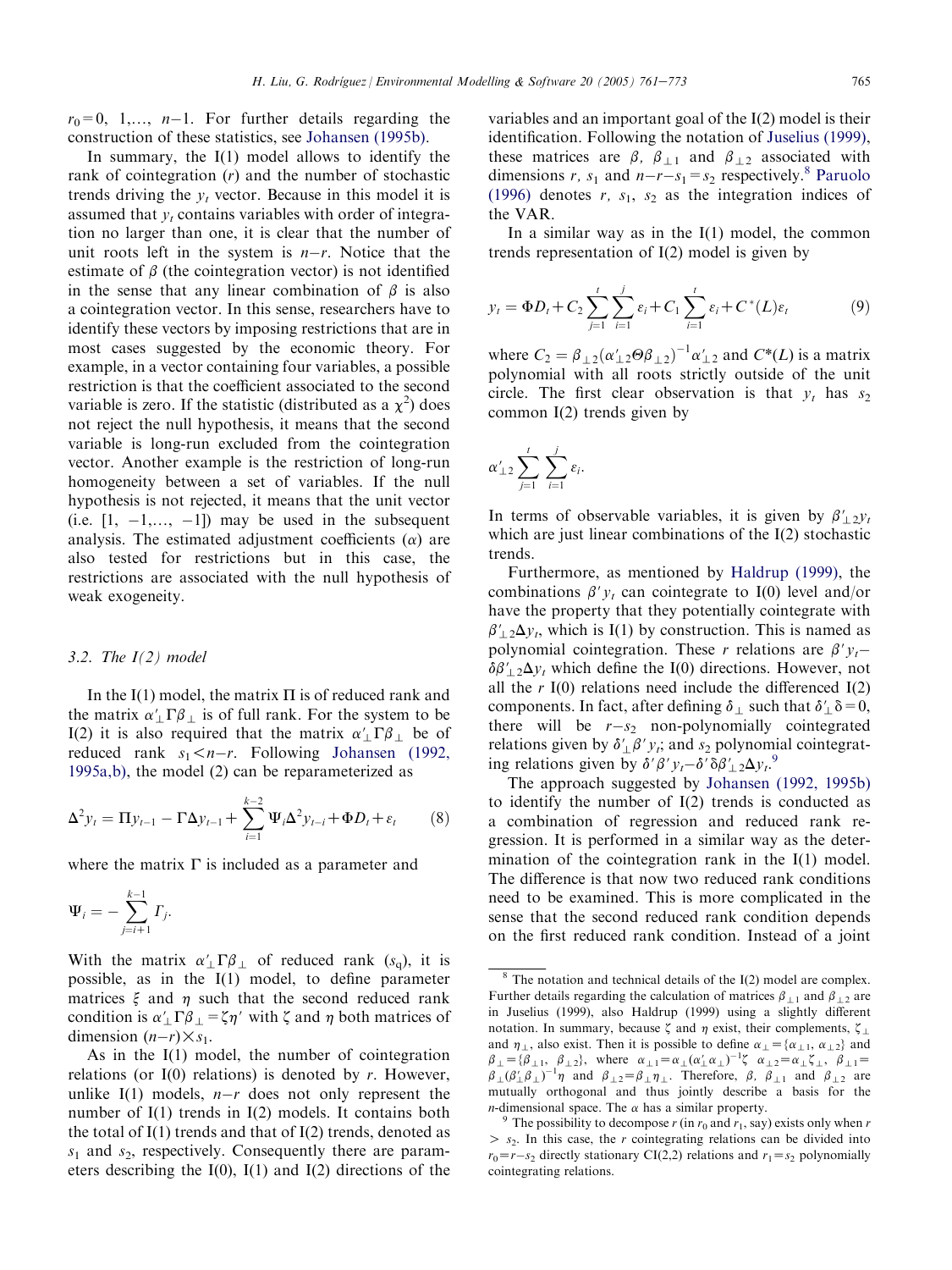estimation of the indices *r* and *s*<sup>1</sup> , Johansen (1992, 1995a) suggests a two step procedure. The first step is to solve the reduced rank problem associated with the matrix  $\Pi = \alpha \beta'$ . It calculates the estimates of  $\alpha_r$ ,  $\beta_r$ ,  $\alpha_{\perp r}$ , and  $\beta_{\perp r}$  for each value of  $r=0, 1,..., n-1$ . The second step deals with the second reduced rank condition problem by replacing the unknown matrices  $\alpha_{\perp r}$ , and  $\beta_{\perp r}$  with the estimates from the first step. The problem is solved for or  $s_1=0,\ldots,n-r-1$ . Then what remains to be determined is which combinations of *r* and  $s_1$  should be chosen. Because steps 1 and 2 proportionate an array of different values for *r* and *s*<sup>1</sup> corresponding to different sub-models, the selection of  $r$  and  $s_1$  can be performed in the following way.<sup>10</sup> The array is read starting from the left corner. If the null hypothesis is rejected, the next element (continuing to the right) is read and so on. After the first row is done, and if no acceptation is observed, we read the second row of the array. We continue until the first nonrejection is found. The associated values of  $r, s_1$  and  $s_2$  are selected as the integration indices. Complete technical details can be found in Paruolo (1996); Johansen (1992, 1995a).

It must be emphasized that only the space spanned by the cointegrating vectors is identified; the single cointegration relations are unidentified. This issue is also present in the I(1) model but this problem is more complex in  $I(2)$  models.<sup>11</sup>

What is perhaps more interesting is the fact that in an I(2) model there exist more than one steady-state relations. Recall that in an I(1) models, the cointegration relations  $\beta' y_t$  represents the static long-run steady-state relation. In the present case, we have two additional steady-state relations. One is medium-run steady-state relations represented by  $\beta'_{\perp} \Delta y_t$ . The other is dynamic long-run steady-state relations represented by the polynomially cointegrating relations (see Juselius, 1999, 2003). In consequence, there exist different adjustment coefficients associated with each of these steady-state relations.

One should keep in mind that tools for analyzing I(2) models and statistics used to select integration indexes are not yet fully developed in econometric literature. This is the reason why the selection of the number of I(2) trends should be combined with other tools. One of them, as suggested by Juselius (1999), is the calculus of the roots of the companion matrix. If  $v_t$  vector contains variables that are integrated no more than order one, then the total number of unit roots (or close to the unit circle) of the companion matrix must be  $n-r$ . If there exists more than  $n-r$  roots close to the unit circle, it

constitutes a indicator for the presence of I(2) trends. When there are I(2) trends, the number of roots close to the unit circle is  $s_1 + 2s_2$ .

Another useful indicator for the presence of I(2) trends is to compare the graphs of  $\beta' y_t$  and  $\beta' \mathbf{R}_{1t}$ , where  $R_{1t}$  is a vector of residuals from regressing  $y_{t-1}$  on lagged short-run effects  $(\Delta y_{t-i}, i=1, 2,..., k-1)$  and  $D_t$ . If the first graph looks non-stationary whereas the second graph looks stationary, it can be considered as a strong support for the presence of I(2) trends.

Recently a few empirical applications in the field of economics have used the I(2) framework. Without the intention to be exhaustive, some of these references are Rahbek et al. (1999), Kongsted (2003), Holtemöller (2002), Vostroknutova (2003), Juselius (1999, 2003), Fiess and MacDonald (2001), and Haldrup (1999). It is worthwhile to mention that some of these papers, after identifying for the presence of I(2) trends, proceed with transforming the variables in such a form that a standard I(1) analysis can be performed (see Fiess and MacDonald, 2001). Almost all references mentioned study nominal variables such as money supply, nominal wages, and fundamentally prices. We do not know that a similar methodology has been applied to climate series.

#### 4. Empirical analysis

#### *4.1. The data and preliminary issues*

The data used in this paper include the time series of global mean temperature deviation (denoted by *temp*), the concentrations of methane (*ch*4), nitrous dioxide  $(n_20)$ , carbon dioxide  $(c_2)$ .<sup>12</sup> All data are from the web site of Goddard Institute for Space Studies available at http://www.giss.nasa.gov. The data are transformed into radiative forcing, $13$  which affects the temperature

 $\overline{10}$  The test statistic is denoted as  $H_{r,s}$  and it is the same notation used in the empirical analysis.

<sup>&</sup>lt;sup>11</sup> Regarding the adjustment coefficients, for example, the notion of weak exogeneity is now different. Paruolo and Rahbek (1999) have proposed a sequential approach to test for weak exogeneity in the I(2) model.

<sup>&</sup>lt;sup>12</sup> A preliminary version of the paper included data of chlorofluorocarbons (*cfc*11 and *cfc*12). Graphical inspection of both time series indicates zero values until 1950, after what they increased very fast. These two variables were found to be I(2) processes in Stern and Kaufmann (2000). We decided exclude both time series for the following reasons: (i) the visual analysis indicates a particular behavior that may distort the analysis; (ii) their importance in terms of all greenhouse is reduced; (iii) increasing the dimension of the system of equations to be estimated, therefore reducing the number of freedom degrees given our sample size; and (iv) identification of cointegration relations is complex and unlike the field of economics, we are not sure what are the physical relationships and interactions between all these greenhouse gases series, solar irradiance and temperature time series. Therefore, by excluding both variables, we reduce the possibility to find too many cointegration relations which are always difficult to identify and interpret.

<sup>&</sup>lt;sup>13</sup> Radiative forcing is the change of the net irradiance caused by factors such as greenhouse gases, water vapor, solar radiation. Greenhouse gases are of particular interest, as they are most likely to change radiative forcings over the next decade. The net irradiance is the difference of the irradiance that the earth absorbed minus the irradiance the earth emitted, expressed in  $Wm^{-2}$ , where W is a measure of energy (Watt) and *m* indicates meters.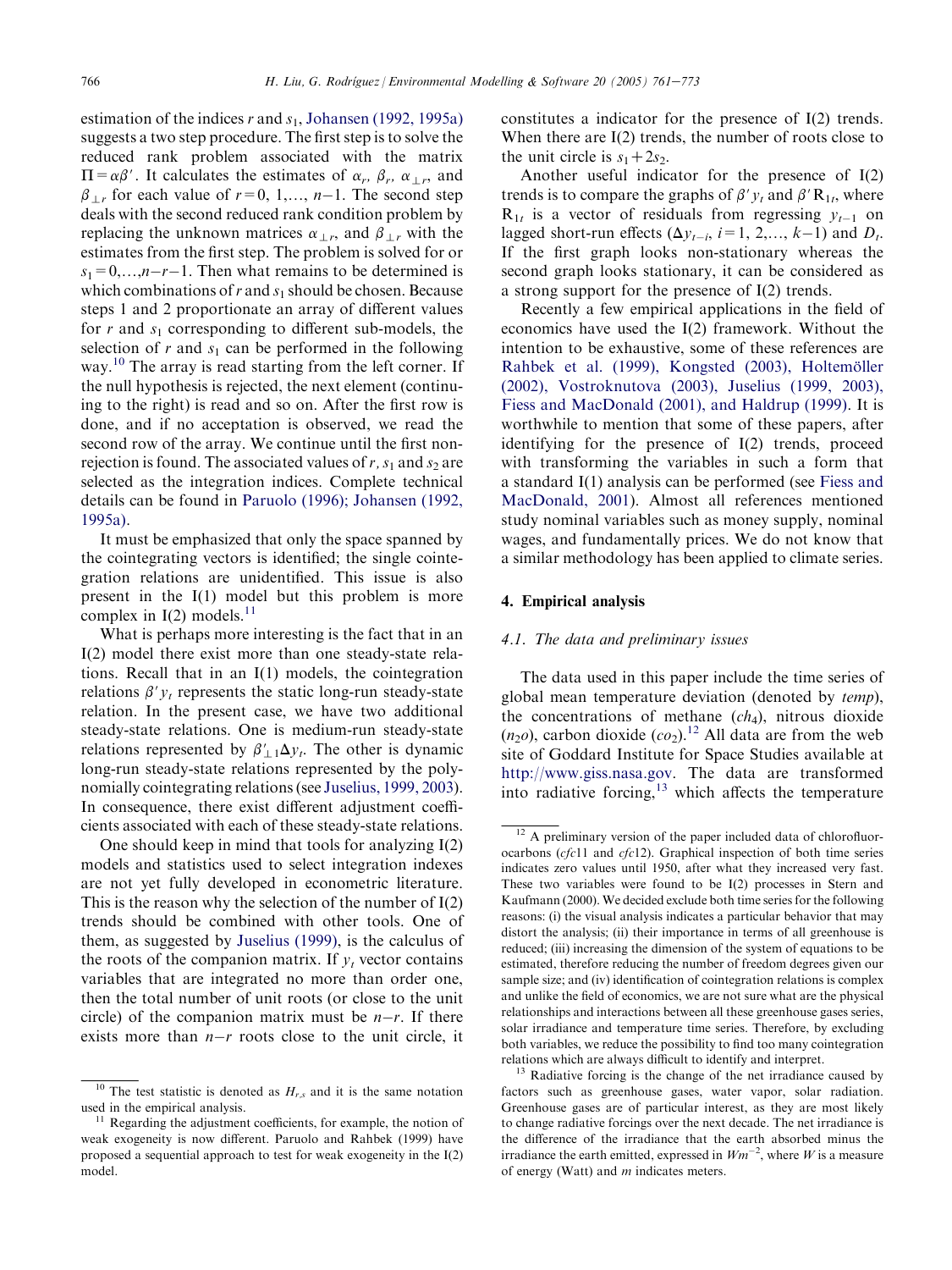

Fig. 1. Global temperature deviations (temp), radiative forcing of solar irradiance (rfsun), carbon dioxide (*rfco*<sup>2</sup> ), methane (*rfch*<sup>4</sup> ) and nitrous dioxide  $(rfn<sub>2</sub>o)$ ; units in  $Wm<sup>-2</sup>$ ; 1856–2001.

directly and indirectly. The formulae are tabulated in the Intergovernmental Panel of Climate Change (IPCC, 2001). Therefore the radiative forcing of greenhouse gases at time *t* are denoted by  $rfch_{4t}$ ,  $rfn_{2}o_{t}$ ,  $rfco_{2t}$ . We also include radiative forcing of solar irradiance (*r f sun<sup>t</sup>* ) as another variable in the system.

Fig. 1 presents the evolution of the time series for the period under study,  $1856-2001$ . It is a similar period as analyzed by the previous literature but with more recent information. A clear observation appearing from Fig. 1 is the fact that all greenhouse gases variables present strong upward trends that have been observed in the previous literature.

As that argued in the literature (Stern and Kaufmann, 2000), an essential preliminary step in the analysis of these variables is the identification of the time series properties. One way to approach this issue is the application of univariate unit root tests. Stern and Kaufmann (2000) proceeded using three different univariate unit root tests. However, as documented by Haldrup and Lildholdt (2002), these statistics are incorrect. Because when testing for I(2) and the underlying series is indeed integrated of order two, these statistics give rise to an excessive rejection of the null hypothesis of a unit root in favor of the stationary and explosive alternatives. This size distortion is caused by the fact that the test statistics have a different distribution originated by one additional unit root. In consequence, the recommendation of Haldrup and Lildholdt (2002) is to test I(2) against I(1) prior to testing  $I(1)$  against  $I(0)$ . The authors conclude that all basic univariate unit root tests suffer from this issue.

In a set of results not reported here,<sup>14</sup> we applied the approach suggested by Dickey and Pantula (1987) and also the statistic proposed by Hasza and Fuller (1979). The results indicated that the carbon dioxide series contains two unit roots, that is, it is an I(2) process. The temperature and solar irradiance series were found to be I(1) processes, the other greenhouse gases series under study (nitrous dioxide and methane) appeared containing explosive roots. The last result is not totally clear after the application of all statistics. The difficulty with this case is the fact that explosive roots mimic the behavior of I(2) processes, see Haldrup and Lildholdt (2002).

In summary, most of the results confirm the previous results found in the literature, see Stern and Kaufmann (2000). Although it appears to be the case, we adopt another strategy in this paper. This approach consists of applying multivariate techniques to detect the number of  $I(0)$ ,  $I(1)$  and  $I(2)$  trends in the system. As we will see in

<sup>&</sup>lt;sup>14</sup> But they are available upon request. We applied standard ADF test (Dickey and Fuller, 1979; Said and Dickey, 1984), Phillips-Perron test (Phillips and Perron, 1988), and ADF based on GLS detrended data as suggested by Elliott et al. (1996).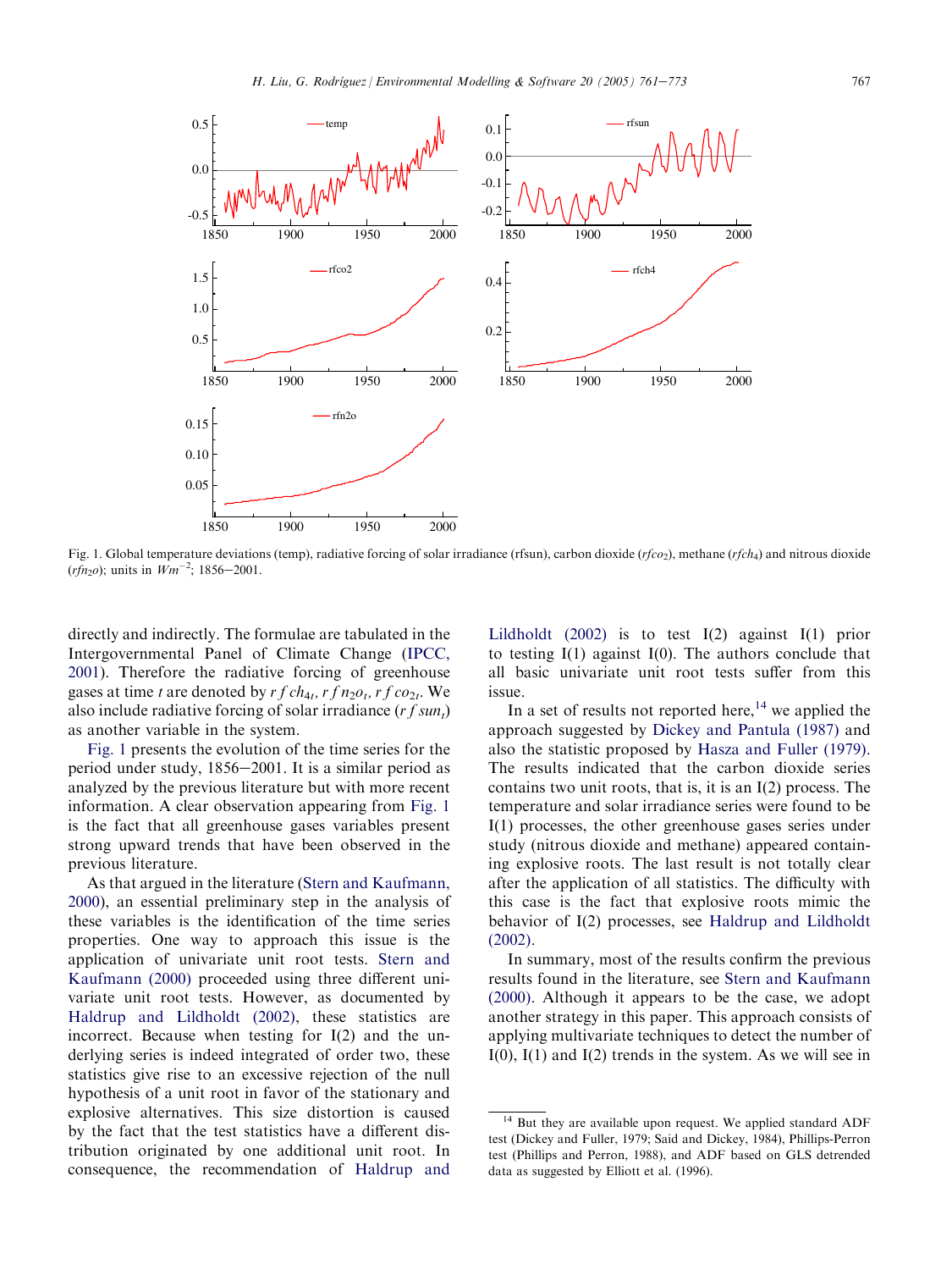Table 1 Testing for cointegrating ranks

| $H_0$   | $\lambda_{\text{max}}$ | Trace | $\lambda_{\text{max}}$ 90%<br>critical values | Trace $90\%$<br>critical values |
|---------|------------------------|-------|-----------------------------------------------|---------------------------------|
| $r = 0$ | 83.6                   | 196.2 | 34.8                                          | 82.7                            |
| $r=1$   | 49.4                   | 112.5 | 29.1                                          | 59.0                            |
| $r = 2$ | 41.9                   | 63.1  | 23.1                                          | 39.1                            |
| $r = 3$ | 14.2                   | 21.3  | 16.9                                          | 23.1                            |
| $r = 4$ | 71                     | 71    | 10.5                                          | 10.6                            |

 $Y_t = (temp_t, rf \, sun_t, rfco_{2t}, rfch_{4t}, rfn_2o_t)'$ .

the next analysis, there are more than one possible case in the selection of the integration indices.<sup>15</sup>

#### *4.2. The first case*

The first case is represented by the system with our five variables, i.e.,  $y_t = \{temp_t, rf \, sun_t, rf \, co_{2t}, rf \, ch_{4t}, rf \}$  $n_2$  $o_t$ }. Table 1 presents the results obtained from the application of the approach of Johansen (1988, 1995b) in determining the rank of matrix  $\Pi^{16}$ . Both Trace and  $\lambda_{\text{max}}$  statistics indicate that  $r=3$ , that is, there exist three cointegration relations. Because  $n=5$ , we have  $s_1 + s_2 = n - r = 2.$ 

Table 2 presents the results of the statistic  $H_{r,s}$  for selecting  $s<sub>2</sub>$ . The first row represents the value of the statistic, the second and third rows are the critical values at 95.0% and 97.5% (in italics). As we explained in the previous section, reading of this table starts from the left-corner and we continue to the right. If no acceptation is found, we continue to the second row of values  $(r=1)$ . The procedure stops when a non-rejection is found. In the present case, the results indicate that  $s_2=0$  and consequently  $s_1=2$ . Then, there are two I(1) trends and there is no I(2) trends in the system. However, note that using critical values at 97.5%, it is possible to find  $s_2=1$  and consequently  $s_1=1$ .

As suggested by Juselius (1999), a good way to complement this information is the calculus of the eigenvalues of the companion matrix. The eight largest modules obtained from the unrestricted VAR are: 1.0292, 1.0292, 0.9641, 0.9641, 0.9384, 0.9384, 0.7163, 0.7163. It appears to exist two explosive roots and four eigenvalues close to the unit circle. In other words, there appears to exist four unit roots in the system. Now,

| Table 2                         |  |
|---------------------------------|--|
| Testing for integration indices |  |

| ັ             |         |         |           |         |         |          |
|---------------|---------|---------|-----------|---------|---------|----------|
| r             |         |         | $H_{r,s}$ |         |         | $Q_r$    |
| $\theta$      | 418.0   | 312.6   | 252.0     | 220.8   | 198.2   | 196.2    |
|               | (198.2) | (167.9) | (142.2)   | (119.8) | (101.5) | (87.2)   |
|               | (203.2) | (173.4) | (147.1)   | (124.4) | (105.6) | (91.2)   |
| 1             |         | 268.6   | 171.4     | 136.8   | 114.8   | 112.5    |
|               |         | (137.0) | (113.0)   | (92.2)  | (75.3)  | (62.8)   |
|               |         | (141.5) | (117.4)   | (96.5)  | (79.0)  | (66.1)   |
| $\mathcal{L}$ |         |         | 163.4     | 91.2    | 69.0    | 63.1     |
|               |         |         | (86.7)    | (68.2)  | (53.2)  | (42.7)   |
|               |         |         | (90.8)    | (71.4)  | (55.9)  | (45.8)   |
| 3             |         |         |           | 57.9    | 36.2    | 21.3     |
|               |         |         |           | (47.6)  | (34.4)  | (25.4)   |
|               |         |         |           | (50.7)  | (36.8)  | (27.9)   |
| 4             |         |         |           |         | 15.3    | 7.1      |
|               |         |         |           |         | (19.9)  | (12.5)   |
|               |         |         |           |         | (22.2)  | (14.2)   |
| $n-r-s = s_2$ | 5       | 4       | 3         | 2       | 1       | $\theta$ |

 $Y_t = (temp_t, rfsun_t, rfco_{2t}, rfch_{4t}, rfn_2o_t)'$ .

because the first step (in the I(1) framework, see Table 1) indicates  $r=3$ , we proceed with imposing this restriction and now the eight largest modules of the restricted VAR are: 1.0283, 1.0283, 1.000, 1.000, 0.9378, 0.9378, 0.7179, 0.7179. There are two unit roots as a consequence of the restriction of  $r=3$  but there are two more eigenvalues close to the unit circle. It indicates, again, the existence of four unit roots.<sup>17</sup> Remember that in the  $I(2)$ framework the total number of unit roots is given by  $s_1+2s_2$ , which in the present case indicates that  $s_1=0$ and  $s_2=2$ .

In summary, we have some different information using the  $H_r$ <sub>s</sub> statistic and the eigenvalues of the companion matrix. We decide to working with both alternatives. Then, they are  $r=3$ ,  $s_1=1$ ,  $s_2=1$  and  $r=3$ ,  $s_1=0$ ,  $s_2=2$ , respectively. In the following, they are named as Case 1 and Case 2, respectively.

Following the notation used in the previous section, Table 3a presents cointegration relations and adjustment parameters corresponding to Case 1. Notice that there are two cointegrating relations including only the levels of the variables  $(\hat{\beta}_{0,i}y_t, i = 1, 2)$ . Furthermore, the relation  $\hat{\beta}_1 y_t - \hat{\kappa}_1 \Delta y_t$  denotes the polynomially cointegration relation or what we denoted in the previous section as the dynamic steady-state relation. The bottom panel gives the corresponding loadings  $(\hat{\alpha}_{0,1}, \hat{\alpha}_{0,2}, \hat{\alpha}_1)$ . and the coefficients that reflect the composition of the stochastic I(1) and I(2) trends  $\hat{\alpha}_{\perp 1}$  and  $\hat{\alpha}_{\perp 2}$ . The table also presents vectors  $\hat{\beta}_{\perp 1}$  and  $\hat{\beta}_{\perp 2}$  that denote the loadings (adjustment parameters) to the stochastic I(1) and I(2) trends.

Table 3a specifies that around 46.6% of the disequilibrium in the static long-run steady-state is

 $15$  Analysis of I(1) and I(2) models was performed using CATS for RATS, see Hansen and Juselius (1995). A slightly modified version of the program of Rahbek et al. (1999) has been used. We also thank electronic communications with H.C. Kongsted who proportionated his program used in Kongsted (2003). The estimations of the error correction models were performed using PcGive 10.0, see Doornik and Hendry (2001).

<sup>&</sup>lt;sup>16</sup> In all cases, we consider linear trends in the data. An intercept and a time trend are also allowed in the cointegration space. In terms of the I(2) framework, it is the model suggested by Rahbek et al. (1999).

<sup>&</sup>lt;sup>17</sup> Notice that the two explosive roots seem to confirm the univariate analysis.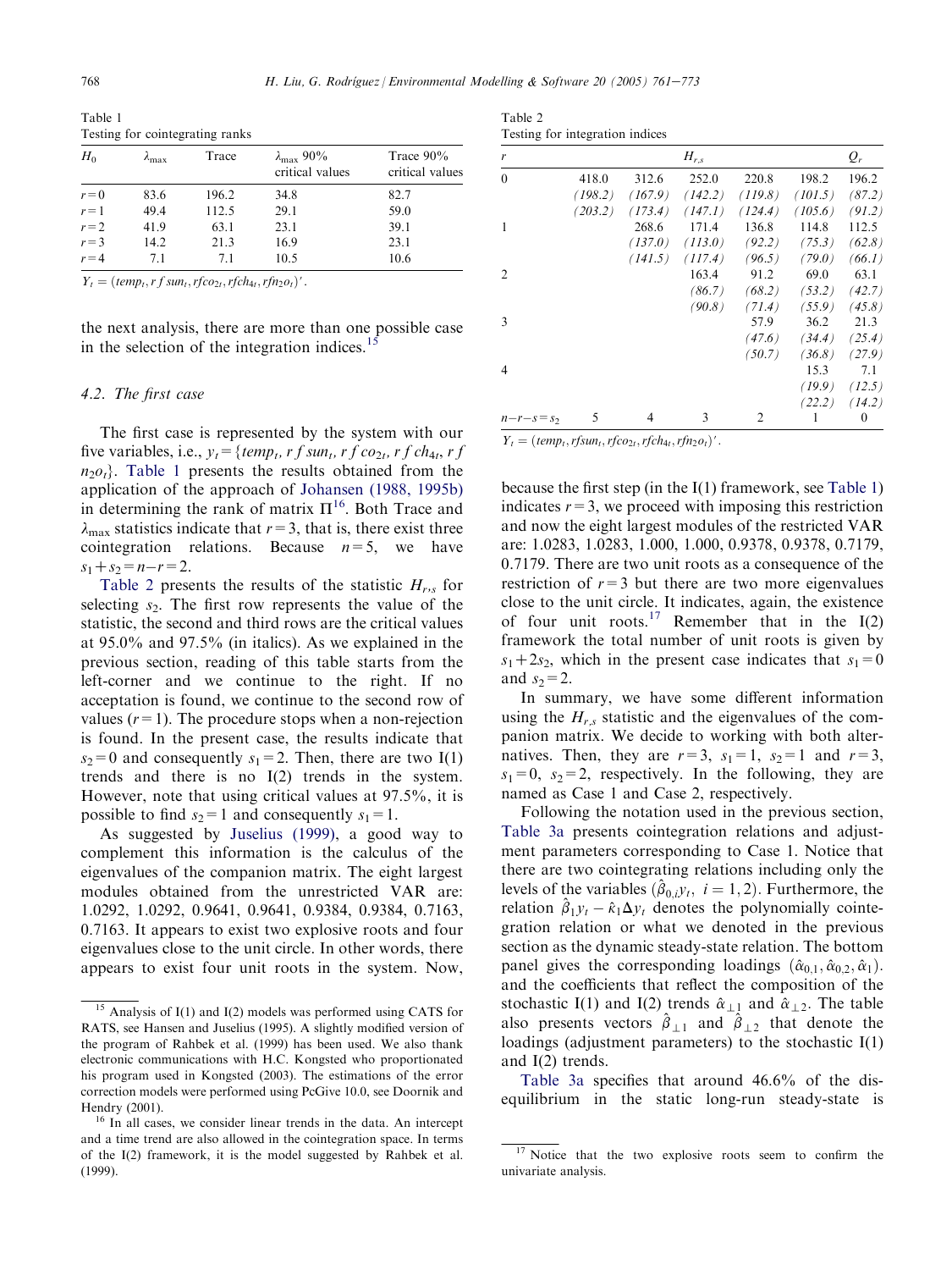*H. Liu, G. Rodríguez / Environmental Modelling & Software 20 (2005) 761–773* 769

Table 3a Decomposing the systems into  $I(0)$ ,  $I(1)$  and  $I(2)$  spaces; Case 1

|                    | $\hat{\pmb \beta}_{0,1}$ | $\hat{\beta}_{0,2}$  | $\hat{\boldsymbol{\beta}}_1$ | $\hat{\kappa}_1$ | $\hat{\boldsymbol{\beta}}_{\perp 1}$ | $\hat{\boldsymbol{\beta}}_{\perp 2}$ |
|--------------------|--------------------------|----------------------|------------------------------|------------------|--------------------------------------|--------------------------------------|
| temp               | 1.000                    | 1.000                | 1.000                        | $-79.039$        | $-3.921$                             | $-5.698$                             |
| rfsun              | $-0.078$                 | $-4.639$             | $-1.638$                     | $-26.868$        | $-3.006$                             | $-1.937$                             |
| $r f c o_2$        | $-0.792$                 | $-2.161$             | 7.303                        | $-35.985$        | 9.647                                | $-2.594$                             |
| $r f c h_4$        | 0.928                    | 5.565                | $-22.491$                    | $-21.236$        | 2.074                                | $-1.531$                             |
| rfn <sub>2</sub> o | $-36.398$                | 2.774                | 96.030                       | $-1.872$         | $-0.258$                             | $-0.135$                             |
| trend              | 0.015                    | 0.004                | $-0.050$                     |                  |                                      |                                      |
|                    | $\hat{\alpha}_{0.1}$     | $\hat{\alpha}_{0,2}$ | $\hat{\alpha}_1$             |                  | $\hat{\alpha}_{\perp 1}$             | $\hat{\alpha}_{\perp 2}$             |
| temp               | $-0.466$                 | 0.067                | $-0.191$                     |                  | $-0.000$                             | $-0.001$                             |
| rfsun              | $-0.034$                 | 0.096                | $-0.014$                     |                  | $-0.001$                             | $-0.002$                             |
| $r f c o_2$        | $-0.015$                 | 0.010                | $-0.005$                     |                  | 0.007                                | $-0.007$                             |
| $r f c h_4$        | $-0.003$                 | 0.002                | $-0.002$                     |                  | 0.011                                | 0.095                                |
| rfn <sub>2</sub> o | $-0.000$                 | 0.002                | 0.000                        |                  | $-0.009$                             | 0.125                                |

 $Y_t = (temp_t, rfsun_t, rfco_{2t}, rfch_{4t}, rfn_2o_t)'$ .

corrected by the temperature series each year. This is similar as that found by Stern and Kaufmann (2000). On the other hand, the result that temperature series do not react to the second static long-run relation is also interesting. The response of the temperature series to the dynamic steady-state relations is 19.1%. As we know, these dynamic steady-state relations ( polynomially cointegration relations) include the levels and the growth rates of the variables. Therefore, the result indicates the response of temperature series to disequilibria towards the steady-state. Regarding to the medium-run steady-state relation  $(\hat{\beta}_{+1}\Delta y_t)$ , we observe that it is composed by temperature, solar irradiance, carbon dioxide and methane series.

Regarding the stochastic  $I(1)$  and  $I(2)$  trends, we have the following observations. Firstly, it appears that both I(1) and I(2) trends are driven by three greenhouse gases  $(\hat{\alpha}_{1,1}, \hat{\alpha}_{1,2})$ , whereas the influence of methane and nitrous dioxide is higher in stochastic I(2) trend  $(\hat{\alpha}_{\perp 2})$ . In other words, permanent shocks to the three greenhouse gases seem to have generated the I(2) trend. Secondly, the respective loadings (or adjustment parameters) to these stochastic  $I(1)$  and  $I(2)$  trends indicate that temperature series, solar irradiance and carbon dioxide are influenced by them  $(\hat{\beta}_{\perp 1}, \hat{\beta}_{\perp 2})$ . The results also show that temperature, carbon dioxide, and solar irradiance are more influenced by the stochastic I(1) trend  $(\hat{\beta}_{\perp 1})$ . However, the stochastic I(2) trend seems to affect strongly the temperature series  $(\hat{\beta}_{\perp 2})$ .

Regarding the equilibrium temperature change for a doubling of carbon dioxide ( $\Delta T_{2x}$ ), the results indicate that it is  $3.4 \text{ °C}$ ; see the first long-run steady-state relation. This value is higher than those found in the literature but it is in agreement with the average of estimates from 15 general circulation models coupled to mixed-layer ocean models reported in IPCC (2001).

Table 3b proportionates similar information but for the case  $r=3$ ;  $s_1=0$ ;  $s_2=2$ . In this case the results show that there is only one static long-run steady-state

Table 3b Decomposing the systems into  $I(0)$ ,  $I(1)$  and  $I(2)$  spaces; Case 2

|                    | $\hat{\beta}_0$  | $\hat{\boldsymbol{\beta}}_{1,1}$ | $\hat{\kappa}_1$     | $\hat{\pmb{\beta}}_{1,2}$ | $\hat{k}_2$ | $\hat{\beta}_{\perp 2,1}$  | $\hat{\beta}_{\perp 2,2}$ |
|--------------------|------------------|----------------------------------|----------------------|---------------------------|-------------|----------------------------|---------------------------|
| temp               | -1               |                                  | 17.424               | 1                         | $-20.510$   | 8.404                      | $-5.473$                  |
| rfsun              | $-5.931$         | $-0.238$                         | $-32.565$            | $-0.959$                  | 3.306       | 7.540                      | $-0.954$                  |
| rfco <sub>2</sub>  | $-3.127$         | $-5.878$                         | 96.770               | 1.648                     | $-28.565$   | $-9.968$                   | $-3.149$                  |
| rfch4              | 6.308            | 12.513                           | 22.507               | $-7.305$                  | $-8.875$    | $-0.838$                   | $-1.444$                  |
| rfn <sub>2</sub> 0 | 16.920           | $-88.710$                        | $-2.954$             | 14.819                    | 0.401       | 0.617                      | $-0.054$                  |
|                    | trend $0.003$    | 0.049                            |                      | $-0.007$                  |             |                            |                           |
|                    | $\hat{\alpha}_0$ | $\hat{\alpha}_{1,1}$             | $\hat{\alpha}_{1,2}$ |                           |             | $\hat{\alpha}_{\perp 2,1}$ | $\hat{\alpha}_{\perp2,2}$ |
| temp               | 0.100            | $-0.048$                         | $-0.646$             |                           |             | 0.0001                     | $-0.002$                  |
| rfsun              | 0.075            | 0.002                            | $-0.031$             |                           |             | 0.001                      | $-0.007$                  |
| rfco <sub>2</sub>  | 0.009            | $-0.002$                         | $-0.017$             |                           |             | $-0.018$                   | 0.050                     |
| rfch <sub>a</sub>  | 0.002            | 0.000                            | $-0.005$             |                           |             | 0.000                      | 0.139                     |
| rfn <sub>2</sub> 0 | 0.000            | $-0.000$                         | 0.000                |                           |             | 0.065                      | 0.048                     |

 $Y_t = (temp_t, rf \, sun_t, rfco_{2t}, rfch_{4t}, rfn_2o_t)'$ .

relation and two dynamic steady-state relations. The loading corresponding to the long-run steady-state relation seem to indicate that temperature series is not error correcting which may indicate that the disequilibria are not corrected at all. The response to the dynamic steadystate is, as before, higher and with the correct sign. In fact, it appears that temperature series is correcting 4.8% and 64.6% (each year) of the disequilibria presented in these relations.

Because in this case  $s_1=0$ , there are not I(1) trends in the system. The two  $I(2)$  trends seem to be driven by carbon dioxide and nitrous dioxide in the first case  $(\hat{\alpha}_{\perp 2,1})$  and by the three greenhouse gases in the second case  $(\hat{\alpha}_{\perp 2,2})$ . Observing the coefficients in  $\hat{\beta}_{\perp 2,1}$  and  $\hat{\beta}_{\perp 2,2}$ , it is clear that the higher influence (in both cases) is on temperature series. All these results confirm the analysis of Kaufmann and Stern (2002).

#### *4.3. The second case*

Univariate and multivariate analysis seem to indicate that there are explosive roots in the system. Therefore, an alternative analysis is to separate the five-variable system into two sub-systems. The first system contains three variables: temperature, solar irradiance and carbon dioxide. The second system has two variables: methane and nitrous dioxide, the two variables that seem to have explosive roots.

Tables 4a and b present the Trace and  $\lambda_{\text{max}}$  statistics. Notice that the selection of the rank of matrix  $\Pi$  is valid even when there are explosive or I(2) trends, see Nielsen (2001, 2002). Table 4a (3-variables system) indicates that  $r=1$ . The same result is found for Table 4b (2-variables system).

Tables 5a and b present the results from the *Hr,s* statistic. The numbers in italic are critical values at 95% quantiles. In the case of the 3-variables system (Table 5a), we found  $s_2=1$  and consequently  $s_1=1$ . The seven largest modules of the companion matrix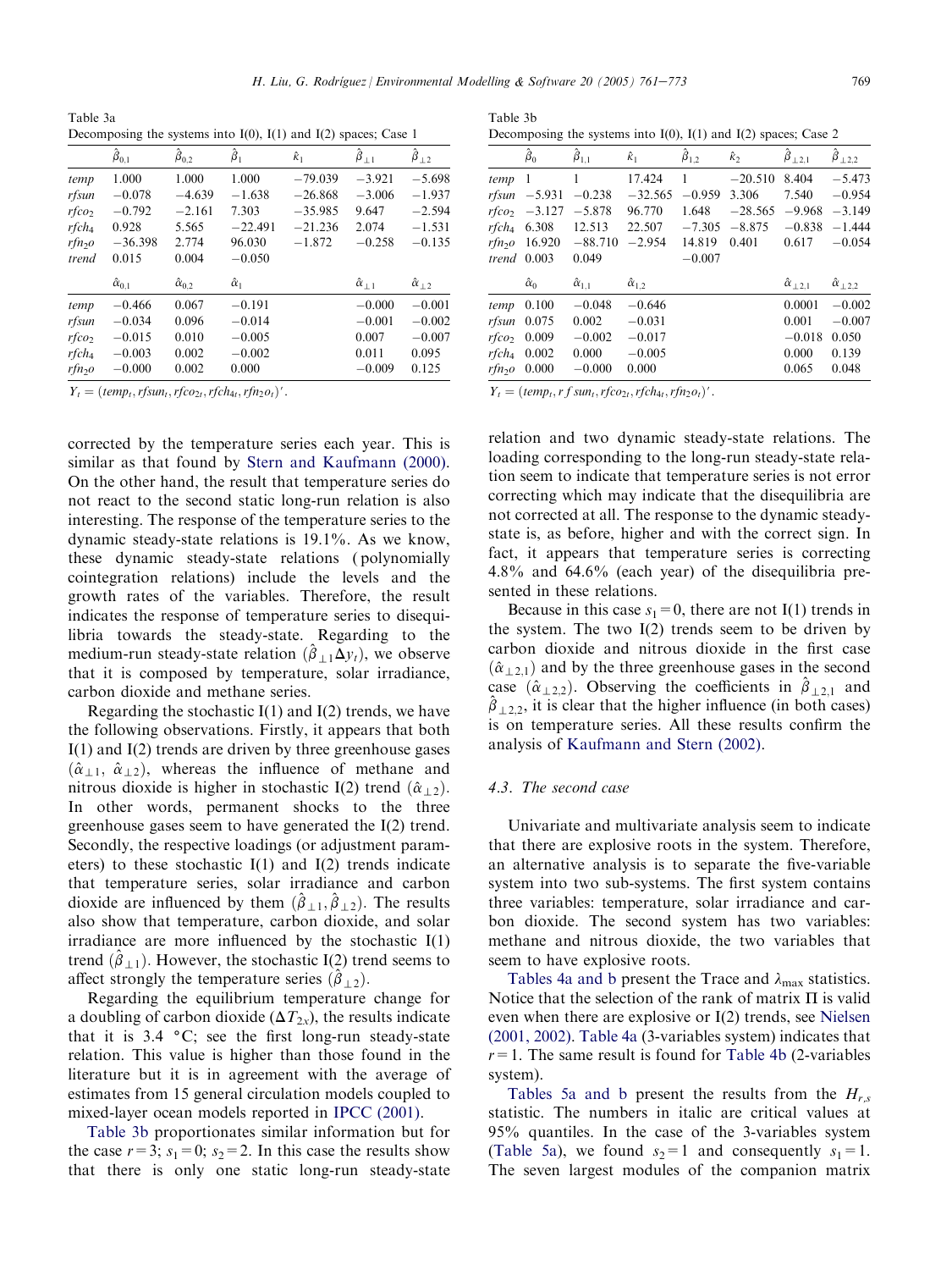Table 4a Testing for cointegrating ranks

| $H_0$   | $\lambda_{\text{max}}$ | Trace | $\lambda_{\text{max}}$ 90%<br>critical values | Trace $90\%$<br>critical values |
|---------|------------------------|-------|-----------------------------------------------|---------------------------------|
| $r=0$   | 36.1                   | 54.5  | 23.1                                          | 39.1                            |
| $r=1$   | 14.7                   | 184   | 16.9                                          | 23.0                            |
| $r = 2$ | 37                     | 37    | 10.5                                          | 10.6                            |
|         |                        |       |                                               |                                 |

 $Y_t = (temp_t, rfsun, rfco_{2t})'.$ 

Table 4b Testing for cointegrating ranks

| $H_0$   | $\lambda_{\text{max}}$ | Trace | $\lambda_{\text{max}}$ 90%<br>critical values | Trace $90\%$<br>critical values |
|---------|------------------------|-------|-----------------------------------------------|---------------------------------|
| $r = 0$ | 43.3                   | 52.2  | 16.9                                          | 23.0                            |
| $r=1$   | 89                     | 89    | 10.5                                          | 10.6                            |

 $Y_t = (r f c h_{4t}, r f n_2 o_t)'$ .

corresponding to the unrestricted VAR are: 0.9942, 0.9297, 0.8402, 0.8402, 0.7796, 0.6543, 0.6543. It seems there are two roots close to the unit circle. When  $r = 1$  is imposed, the seven largest modules are: 1.000, 1.000, 0.9546, 0.8494, 0.8494, 0.6844, 0.6844. We have two unit roots as the results of restriction  $r=1$ . However, there is another root 0.9546 very close to the unit circle, and this indicates the presence of I(2) trends. Therefore, according to the results of the eigenvalues of the companion matrix, the total number of unit roots is  $s_1 + 2s_2 = 3$ . This is in agreement with the results of the statistic  $H_{r,s}$ . Because we have the evidence that solar irradiance and temperature are both I(1) variables from univariate tests, it seems that carbon dioxide is the one responsible for the existence of the I(2) trend.

For the system with 2 variables (Table 5b), the results indicate  $s_2=1$ , therefore,  $s_1=0$ . In this case, the existence of one I(2) trend is difficult to accept since our preliminary results (see the last sub-section) indicate that there are two explosive roots which should be attributed to the two variables in the 2-variable system. The five largest modules of the companion matrix from the unrestricted VAR are: 1.0393, 1.0393, 0.8374, 0.6901, 0.6901. When  $r=1$  is imposed, the eigenvalues are: 1.029, 1.029, 1.000, 0.714, 0.714. We have one unit root corresponding to the restriction of  $r=1$  and two explosive roots. Others are not close to the unit circle. This information indicates that there is no I(2) trend in this system, whereas it seems to verify that explosive roots mimic the behavior of I(2) trends, as reported by Haldrup and Lildholdt (2002). Therefore in this case we conclude with  $r=1$ ,  $s_1=1$  and  $s_2=0$ .

Table 6 shows the estimates of  $\hat{\beta}_1, \hat{\kappa}_1, \hat{\alpha}_1, \hat{\beta}_{\perp 1}, \hat{\beta}_{\perp 2}$ ,  $\hat{\alpha}_{11}$  and  $\hat{\alpha}_{12}$ .<sup>18</sup> Each year the temperature series corrects 12.6% the disequilibria in the dynamic long-run

| Table 5a |                                 |  |
|----------|---------------------------------|--|
|          | Testing for integration indices |  |

| r             | $H_{r,s}$ |                 |                | $Q_r$                      |
|---------------|-----------|-----------------|----------------|----------------------------|
| $\mathbf{0}$  | 213.5     | 114.9           | 58.0           | 54.5                       |
| 1             | (86.7)    | (68.2)<br>102.0 | (53.2)<br>21.6 | (42.7)<br>18.4             |
|               |           | (47.6)          | (34.4)         | (25.4)                     |
| 2             |           |                 | 6.4            | 3.7                        |
| $n-r-s = s_2$ | 3         | $\mathcal{D}$   | (19.9)         | (12.5)<br>$\boldsymbol{0}$ |

 $Y_t = (temp_t, rfsun, rfco_{2t})'.$ 

Table 5b Testing for integration indices

| r             |        | $H_{r,s}$ | $Q_r$    |
|---------------|--------|-----------|----------|
| $\theta$      | 77.3   | 53.2      | 52.2     |
|               | (47.6) | (34.4)    | (25.4)   |
| 1             |        | 15.6      | 8.9      |
|               |        | (19.9)    | (12.5)   |
| $n-r-s = s_2$ |        |           | $\theta$ |

 $Y_t = (rfch_{4t}, rfn_2o_t)'$ .

steady-state relation ( polynomial cointegration). It is interesting to observe that the I(1) trend is driven by temperature and radiative forcing of solar irradiance but not by radiative forcing of carbon dioxide. However, the I(2) trend is completely driven by this greenhouse gas. The magnitude of the estimates of  $\hat{\beta}_{\perp 1}$  tells us that the I(1) trend affects significantly all variables in the system, with the major effect on temperature series. Because this I(1) trend is driven by the temperature series itself and for the radiative forcing of solar irradiance, the estimates of  $\hat{\beta}_{\perp 1}$  indicate that this trend corresponds to 'inertial' (or persistent) factors (temperature itself) and natural factors (radiative forcing of solar irradiance). In the case of the magnitudes of  $\hat{\beta}_{\perp 2}$ , the effects are also appreciated on temperature series. This I(2) trend could correspond to the human factors, that is, the greenhouse gases effects, in this case represented by radiative forcing of carbon dioxide.

The cointegration relation detected in the 2-variable system indicates a relationship between radiative forcing of methane and nitrous dioxide. We introduce this relation (together with the polynomial cointegration relation found in the 3-variable system) in the error correction model to calculate the response of the temperature series to these steady-state relations.<sup>19</sup> The results indicate that temperature series responds 50.18% to the static long-run relation between radiative forcing of methane and nitrous. These results are in agreement with those results found in the last sub-section.

<sup>&</sup>lt;sup>18</sup> There is no similar estimates in the case of the 2-system variables because there are not I(2) trends.

<sup>&</sup>lt;sup>19</sup> For each one of the cases presented, we estimated the respective VECM. These estimated were submitted to different test to evaluate for the presence of autocorrelation, heteroskedasticity, misspecification, normality and stability. The equation of temperature appears robust to all these diagnostic tests. Results are available upon request.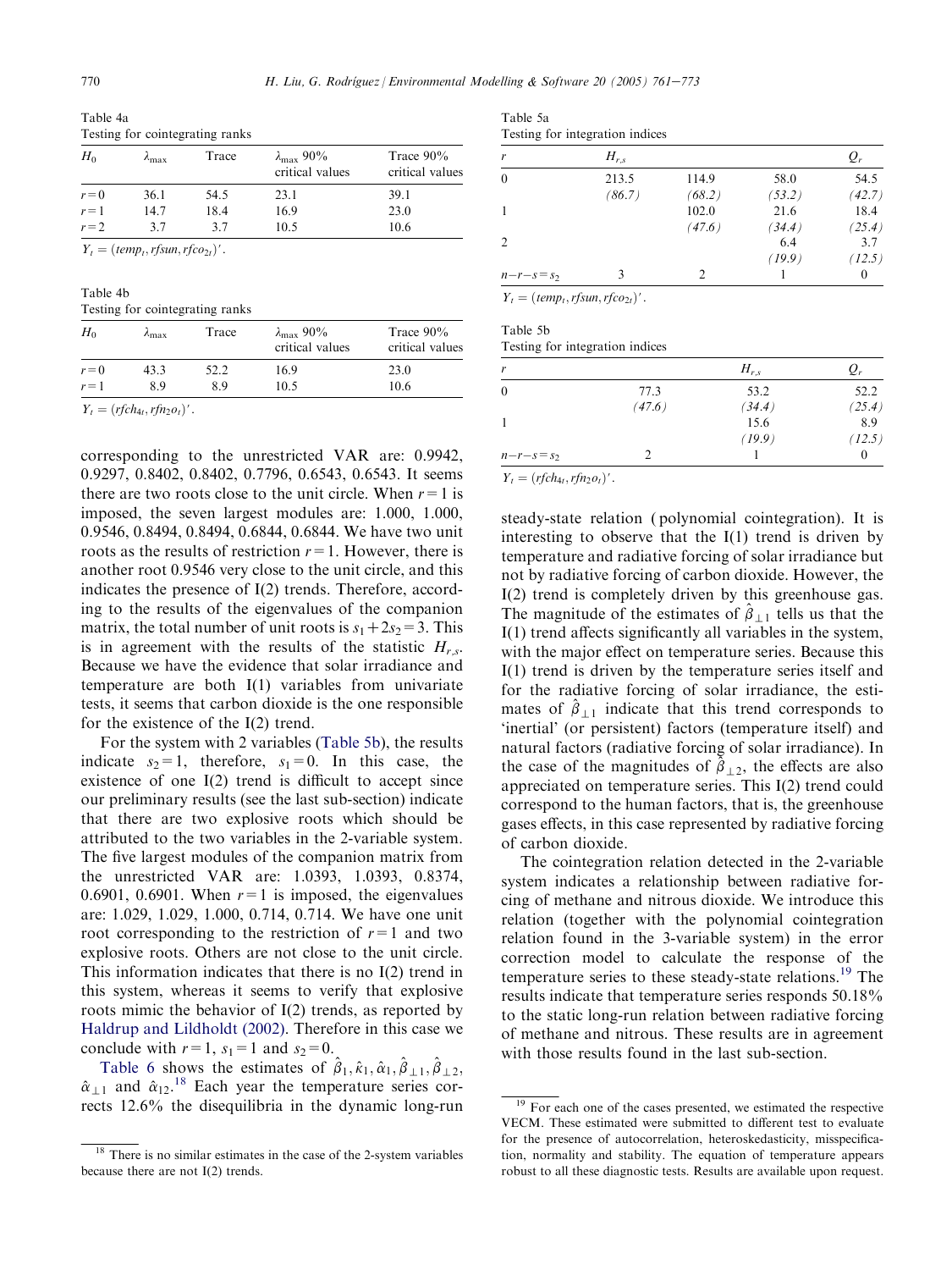Table 6 Decomposing the systems into  $I(0)$ ,  $I(1)$  and  $I(2)$  spaces

|                                       | $\hat{\boldsymbol{\beta}}_1$           | $\hat{\kappa}_1$                 | $\hat{\pmb{\beta}}_{\perp 1}$ | $\hat{\pmb \beta}_{\perp 2}$  |
|---------------------------------------|----------------------------------------|----------------------------------|-------------------------------|-------------------------------|
| temp<br>rfsun<br>$r f c o_2$<br>trend | 1.000<br>$-3.341$<br>$-0.500$<br>0.006 | $-0.819$<br>$-0.085$<br>$-1.073$ | 10.505<br>4.396<br>$-8.366$   | 2.606<br>0.269<br>3.414       |
|                                       | $\hat{\alpha}_1$                       |                                  | $\hat{\alpha}_{+1}$           | $\hat{\alpha}_{12}$           |
| temp<br>rfsun<br>$r f c o_2$          | $-0.126$<br>0.069<br>$-0.001$          |                                  | 0.046<br>0.085<br>$-0.001$    | 0.000<br>$-0.001$<br>$-0.096$ |

 $Y_t = (temp_t, rfsun_t, rfco_{2t})'.$ 

From Table 6, we found that  $\Delta T_{2x} = 2.15 \degree C$ , which is in agreement with past literature, see Kaufmann and Stern (2002).

#### *4.4. The third case*

Another alternative is to transform the variables in such a way that an I(1) framework can be performed. Based on the results outlined before, temperature series and radiative forcing of solar irradiance are I(1) processes. Hence they enter the new system in levels. Radiative forcing of carbon dioxide is most likely an I(2) process and then enters the system in the first differences  $(\Delta r f \cos)$ . For the case of radiative forcing of methane and nitrous dioxide, we found evidence of explosiveness. Therefore we apply filter  $\Delta_{\lambda}(\Delta_{\lambda}y_t = y_t - \lambda y_{t-1})$  to these variables with  $\lambda = 1.029$ . In summary, our 5-variables system is now composed of  $y_t = \{temp_t, rf \, sun_t, \Delta r f co_{2t},\}$  $\Delta_{\lambda}$ rfch<sub>4t</sub>,  $\Delta_{\lambda}$ rfn<sub>2</sub> $o_t$ .

Table 7 presents the results from the application of the Trace and  $\lambda_{\text{max}}$  statistics and it suggests  $r=2$ . In order to be sure that our system does not contain I(2) trends, Table 8 presents the results of the  $H_r$ <sub>s</sub> statistics. The results confirm our claim. Therefore the integration indices are  $r=2$  and  $s_1=n-r=3$ . The eight largest modules of the companion matrix for the unrestricted VAR are: 0.9581, 0.9581, 0.923, 0.923, 0.861, 0.861, 0.848, 0.848. In the case of the restricted VAR  $(r=2)$ , these modules are: 1.000, 1.000, 1.000, 0.890, 0.890, 0.858, 0.858, 0.838. We have three unit roots corresponding to the restriction of  $r=2$  and no other roots

Table 7 Testing for cointegrating ranks

| $H_0$   | $\lambda_{\text{max}}$ | Trace | $\lambda_{\text{max}}$ 90%<br>critical values | Trace $90\%$<br>critical values |
|---------|------------------------|-------|-----------------------------------------------|---------------------------------|
| $r = 0$ | 57.2                   | 131.4 | 34.8                                          | 82.7                            |
| $r=1$   | 42.4                   | 74.3  | 29.1                                          | 59.0                            |
| $r = 2$ | 17.0                   | 31.9  | 23.1                                          | 39.1                            |
| $r = 3$ | 9.6                    | 14.8  | 16.9                                          | 23.0                            |
| $r = 4$ | 5.2                    | 5.2   | 10.5                                          | 10.6                            |

 $Y_t = (temp_t, rfsun_t, \Delta rfco_{2t}, \Delta_\lambda rfch_{4t}, \Delta_\lambda rfn_2o_t)'$ .

Table 8 Testing for integration indices

|                |         |         | $H_{r,s}$ |         |         | $Q_r$    |
|----------------|---------|---------|-----------|---------|---------|----------|
| $\mathbf{0}$   | 506.9   | 384.1   | 302.3     | 224.8   | 163.1   | 131.4    |
|                | (198.2) | (167.9) | (142.2)   | (119.8) | (101.5) | (87.2)   |
| 1              |         | 373.1   | 254.4     | 173.4   | 106.9   | 74.3     |
|                |         | (137.0) | (113.0)   | (92.2)  | (75.3)  | (62.8)   |
| 2              |         |         | 239.8     | 155.3   | 75.8    | 31.9     |
|                |         |         | (86.7)    | (68.2)  | (53.2)  | (42.7)   |
| 3              |         |         |           | 130.6   | 52.3    | 14.8     |
|                |         |         |           | (47.6)  | (34.4)  | (25.4)   |
| $\overline{4}$ |         |         |           |         | 23.2    | 5.2      |
|                |         |         |           |         | (19.9)  | (12.5)   |
| $n-r-s = s_2$  | 5       | 4       | 3         | 2       |         | $\theta$ |

 $Y_t = (temp_t, rfsun_t, \Delta rfco_{2t}, \Delta_\lambda rfch_{4t}, \Delta_\lambda rfn_2o_t)'$ .

| Table 9                                                        |  |  |  |
|----------------------------------------------------------------|--|--|--|
| Decomposing the systems into $I(0)$ , $I(1)$ and $I(2)$ spaces |  |  |  |

|                                     | $\hat{\boldsymbol{\beta}}_{0,1}$ | $\hat{\boldsymbol{\beta}}_{0,2}$ | $\hat{\pmb \beta}_{\perp 1,1}$ | $\hat{\pmb{\beta}}_{\perp1,2}$ | $\hat{\boldsymbol{\beta}}_{\perp1,3}$ |
|-------------------------------------|----------------------------------|----------------------------------|--------------------------------|--------------------------------|---------------------------------------|
| temp                                | 1.000                            | 1.000                            | $-0.016$                       | 0.335                          | 0.002                                 |
| rfsun                               | 0.000                            | $-4.000$                         | 0.000                          | 0.086                          | 0.007                                 |
| $\Delta r$ fco <sub>2</sub>         | $-25.133$                        | $-0.500$                         | $-0.000$                       | 0.004                          | $-0.004$                              |
| $\Delta \lambda$ rfch <sub>4</sub>  | $-31.552$                        | 40.057                           | 0.001                          | $-0.000$                       | 0.000                                 |
| $\Delta \lambda$ rfn <sub>20</sub>  | 1504.442                         | $-196.466$                       | 0.000                          | $-0.000$                       | $-0.000$                              |
| trend                               | 0.006                            | 0.005                            |                                |                                |                                       |
|                                     | $\hat{\alpha}_{0.1}$             | $\hat{\alpha}_{0,2}$             | $\hat{\alpha}_{\perp 1,1}$     | $\hat{\alpha}_{\perp 1,2}$     | $\hat{\alpha}_{\perp 1,3}$            |
| temp                                | $-0.108$                         | $-0.123$                         | 0.001                          | $-0.006$                       | $-0.008$                              |
| rfsun                               | $-0.000$                         | 0.060                            | $-0.006$                       | $-0.015$                       | $-0.019$                              |
| $\Delta r f c o_2$                  | $-0.001$                         | 0.000                            | 0.115                          | $-0.003$                       | 0.993                                 |
| $\Delta \lambda$ rfch <sub>4</sub>  | 0.000                            | 0.001                            | 0.993                          | $-0.009$                       | $-0.115$                              |
| $\Delta \lambda$ rfn <sub>2</sub> 0 | $-0.001$                         | 0.000                            | 0.009                          | 0.999                          | 0.001                                 |
|                                     |                                  |                                  |                                |                                |                                       |

 $Y_t = (temp_t, rfsun_t, \Delta rfco_{2t}, \Delta_\lambda rfch_{4t}, \Delta_\lambda rfn_2o_t)'$ .

close to the unit circle. $20$  The results seem to confirm that the total number of unit roots is three implying that there are not  $I(2)$  trends.

Table 9 presents the estimates of the two cointegrating vectors, the loadings values and the I(1) trends. The null hypothesis for the long-run exclusion of solar irradiance in the first steady-state relation and the imposition of a coefficient of  $-0.5$  associated to carbon dioxide was not rejected with a  $\chi^2_{(1)} = 2.75$  corresponding to a *P*-value of 0.10. The long-run exclusion of the time trend was always strongly rejected.

The estimates of the adjustment parameters show that temperature series is error correcting 10.8% and  $12.3\%$  each year. The first I(1) trend is driven by three greenhouse gases with a larger weight on radiative forcing of methane. The second I(1) trend is almost completely driven by radiative forcing of nitrous dioxide but with a small participation of radiative forcing of solar irradiance. The last  $I(1)$  trend is driven by two greenhouse gases with a larger weight on radiative

<sup>&</sup>lt;sup>20</sup> In economics, some researchers consider that an eigenvalue of 0.89 is close to the unit circle. In our case, we prefer preclude this kind of possibility.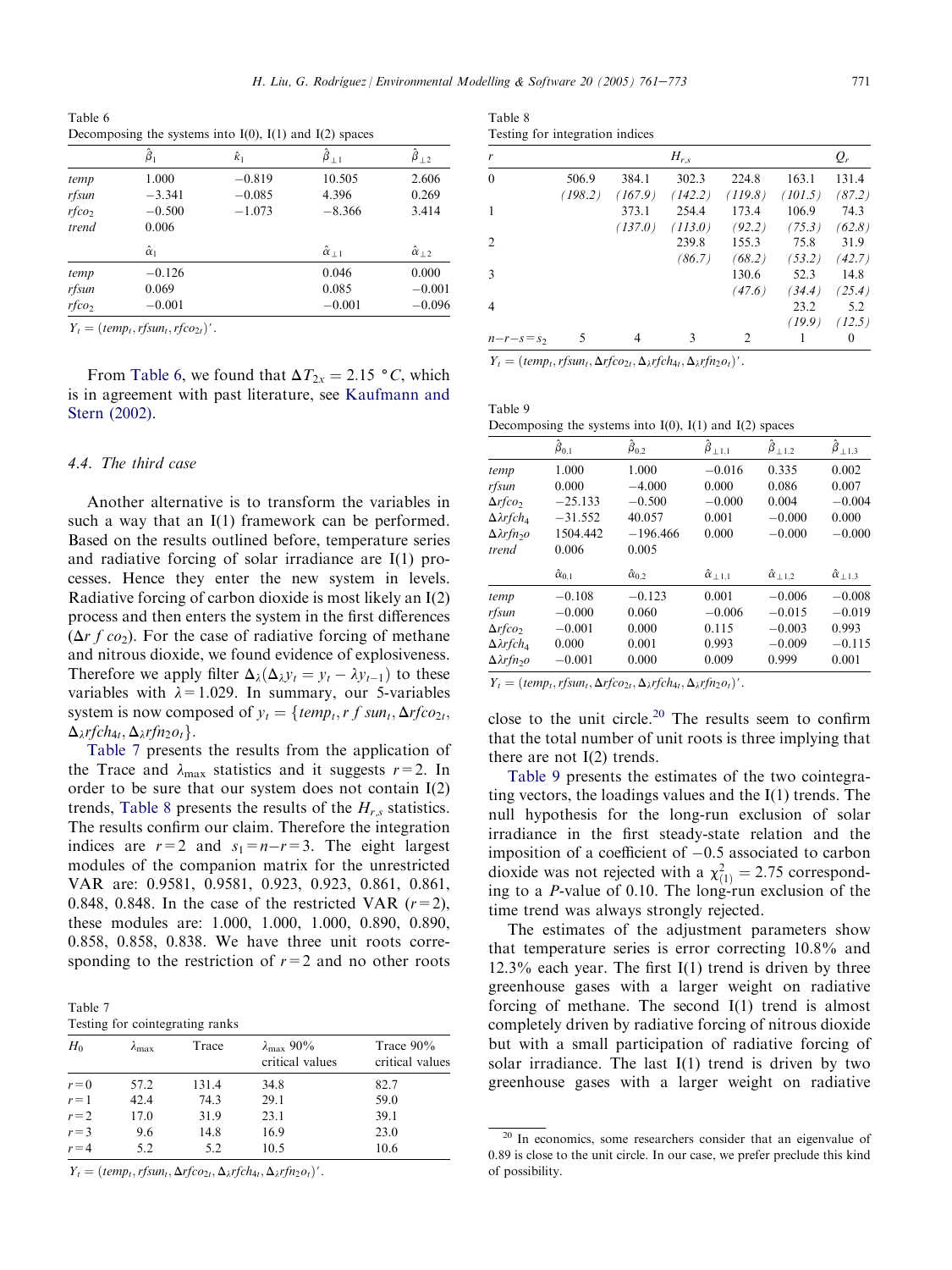forcing carbon dioxide and again, a small participation of radiative forcing of solar irradiance.

#### 5. Conclusions

This paper applies multivariate  $I(1)$  and  $I(2)$  tools to identify for the existence and the number of long-run steady-state relations between temperature series and radiative forcing of solar radiance and a set of three greenhouse gases. One of the results indicate that temperature and radiative forcing of solar irradiance series appear to be I(1) processes, radiative forcing of carbon dioxide is an I(2) process, and radiative forcing of methane and nitrous dioxide seem to contain explosive roots. In most variables (temperature, radiative forcing of solar irradiance and carbon dioxide), our results confirm previous evidence in the literature.

Given the complex structure and properties of the time series, we analyzed three alternative cases. In the first case, a 5-variable system is considered. The second case consisted of variables with I(1) and I(2) characteristics and the ones with explosive behavior separately. The last system considers a transformation of the variables in such a way that the I(1) framework can be used. Overall, all systems show that temperature series is error correcting the disequilibria towards the static steady-state or dynamic steady-state relations. The degree of adjustment of the temperature depends on which cointegrating relations is considered but it goes from 5% to 65%. The higher rates of adjustment are comparable to the results found by Stern and Kaufmann (2000). In some cases, however, temperature series is not error correcting for the long-run disequilibria. It means that there is nothing in the system (the earth and its components) that allows for correcting these disequilibria. On the other hand, the higher rates of adjustment respect to other disequilibria could suggest abrupt changes in temperature in order to correct for these disequilibria.

Another interesting result is the composition of the I(1) and I(2) trends. According to our results, both trends are essentially composed by a linear combination of greenhouse gases that are affecting the temperature series strongly. In an specific case, we find that the  $I(1)$ trend is driven by temperature and radiative forcing of solar irradiance, whereas the I(2) trend is driven by a linear combination of the three greenhouse gases or exclusively by the radiative forcing of carbon dioxide. The first component could be associated to inertial and/ or natural factors. In the case of the second component, it could be related to human factors.

Finally, we find that the equilibrium temperature change for a doubling of carbon dioxide is between 2.15 and  $3.4 \degree C$ , which is agreement with previous literature and the report of the IPCC (2001) using 15 different general circulation models.

### Acknowledgements

An earlier version of this paper has benefited from useful comments from the participants to the 35th Annual Conference of the Canadian Economic Association, Calgary, 2001. We thank constructive comments from two referees and the Editor. The writing of this paper was finished while G.R. was visiting the School of Economics of the University of New South Wales, Australia, and he thanks particularly Garry Barret. Financial support from the Faculty of Social Sciences is acknowledged.

#### **References**

- Bloomfield, P., 1992. Trends in global temperature. Climatic Change  $21, 1 - 16.$
- Bloomfield, P., Nychka, D., 1992. Climate spectra and detecting climate change. Climatic Change 21, 275-287.
- Dickey, D.A., Fuller, W.A., 1979. Distribution of the estimators for autoregressive time series with a unit root. Journal of the American Statistical Association 74, 427-431.
- Dickey, D.A., Pantula, S.G., 1987. Determining the order of differencing in autoregressive process. Journal of Business and Economic Statistics 5, 455-461.
- Doornik, D.A., Hendry, D.F., 2001. Modelling Dynamic Systems Using PcGive 10.0, vol. II. Timberlake Consultants, UK.
- Elliott, G., Rothenberg, T., Stock, J.H., 1996. Efficient tests for an autoregressive unit root. Econometrica 64, 813-839.
- Fiess, N., MacDonald, R., 2001. The instability of the money demand function: an I(2) interpretation. Oxford Bulletin of Economics and Statistics 63 (4), 475-495.
- Fomby, T., Vogelsang, T., 2002. Application of size robust trend analysis to global warming temperature series. Journal of Climate  $15, 117 - 123.$
- Galbraith, J.W., Green, C., 1993. Inference about trend in global temperature data. Climatic Change 22, 209-221.
- Haldrup, N., 1999. A review of the econometric analysis of I(2) variables. In: Oxley, L., McAleer, M. (Eds.), Practical Issues in Cointegration Analysis. Blackwell, Oxford.
- Haldrup, N., Lildholdt, P., 2002. On the robustness of unit root tests in the presence of double unit roots. Journal of Time Series Analysis  $23(2)$ ,  $155-171$ .
- Hansen, H., Juselius, K., 1995. CATS in RATS, Manual to Cointegration Analysis of Time Series. Estima, Evanston, IL.
- Harvey, A.C., 1989. Forecasting, Structural Time Series Models, and the Kalman Filter. Cambridge University Press.
- Hasza, D.P., Fuller, W.A., 1979. Estimation of autoregressive processes with unit roots. Annals of Statistics 7, 1106-1120.
- Holtemöller, O., 2002. Money and Prices: An I(2) Analysis for the Euro Area. Working Paper. Humboldt-Universität, Berlin.
- IPCC (Intergovernmental Panel on Climate Change). 2001. In: Houghton, J.T., Ding, Y., Griggs, D.J. (Eds.), Climate Change 2001: the Intergovernmental Panel on Climate Change Scientific Assessment. Cambridge University Press, Cambridge, UK, New York, NY, USA, pp. 358.
- Johansen, S., 1988. Statistical analysis of cointegration vectors. Journal of Economic Dynamics and Control 12, 231-254.
- Johansen, S., 1992. A representation of vector autoregressive process of order 2. Econometric Theory 8, 188-202.
- Johansen, S., 1995a. A statistical analysis of cointegration for I(2) variables. Econometric Theory 11, 25-59.